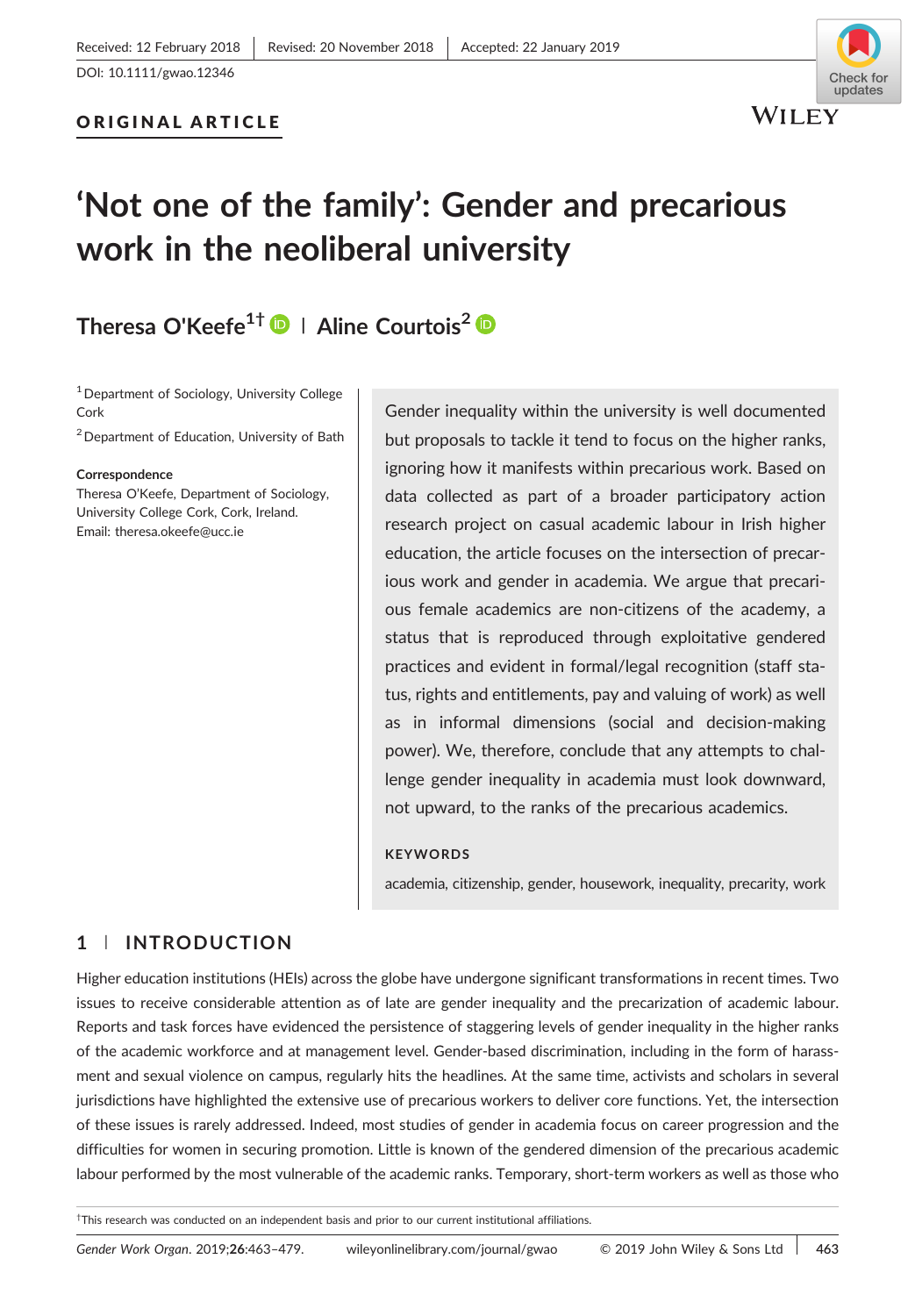have been pushed out of the sector into unemployment or other types of work are thus excluded from studies purporting to explain the nature of gender discrimination in universities. How are we to truly understand the issue if we focus on the 'winners' and ignore the 'losers'?

Gender discrimination in the ranks of permanent staff is well documented but we have yet to establish the shape it takes in the lower ranks of academia, below the level of full‐time lecturer and among the precarious staff performing the 'housework of the academy' (Oakley, 1995). Examinations of the gendered nature of casualization are few and far between. Notable exceptions like Reay (2000, 2004) and Oakley (1995) have made articulate cases for the consideration of contract researchers as the 'lumpen proletariat' of the academy, likening contract work to housework in how it is undervalued relative to other forms of academic labour. Yet as universities increasingly casualize academic work, the division of labour is more stark and exploitative than Reay or Oakley initially described. As institutional efforts to address gender discrimination focus almost exclusively on promotion to the higher ranks, the need to examine gender and academic precarity is pressing. Our study aims to address what we feel is a highly problematic gap in the literature on gender inequality in academia.

Based on participatory action research that includes a qualitative outreach questionnaire on casual academic labour, we explore the relationship between gender and precarity in Irish higher education. This article takes inspiration from feminist research on gendered exploitation and work in other sectors. It uses the concept of citizenship and non‐citizenship developed by Bakan and Stasiulis (1997) to analyse the value of women's precarious work within the academy and to establish their non‐status within the academic family. This framework when applied to our data reveals that women experience precarity in particularly gendered ways and that precarious academic work is feminized. Women in our study are more likely to perform the most exploited and tenuous forms of precarious work, work that is essential but not valued, paid lower, often comes without benefits or legal protections and in effect blocks chances of accessing secure positions. We argue that these precarious workers are non‐citizen workers of the academy and that their non-citizenship status is reproduced through exploitative gendered practices. Non-status is examined through formal and legal recognitions (staff status, rights and entitlements, pay and valuing of work) as well as in the informal domain (social and decision-making power). This non-status acutely reinforces gender inequality not just within academic communities and HEIs, but has wider implications for the valuing of women's work as precarity becomes increasingly pervasive and feminized.

These results also question the dominant narrative that gender inequality can be addressed by targeting the top of the sector, without challenging the increasingly hierarchical and exploitative structure of academia. With this in mind, we conclude that further work is needed to truly understand and address gender inequality in academia. This work must look downward rather than upward, to the ranks of casualized, precarious academics where women (and other disadvantaged groups) are funnelled into precarious, 'dead‐end' forms of academic work. Thus, by lifting the veil over a fast‐expanding yet invisibilized category of workers, the article encourages a radical rethink of institutional and scholarly approaches to gender inequality in higher education.

The article is structured in five main sections. The first highlights what is said, and not said, about gender inequality and precarious work in higher education in the literature and introduces our theoretical framework. The second section details the methods that were employed. The third section presents our evidence of a gendering of academic labour in Ireland. The fourth section analyses our findings through the lens of non-status under five distinct categories. Finally, we examine the implications of non‐status for these workers and for women's labour generally.

# 2 | THE HOUSEWORK OF THE ACADEMY? GENDER INEQUALITY AND PRECARIOUS LABOUR IN HIGHER EDUCATION

In November 2014, Irish universities grabbed international headlines on the issue of gender inequality when the granddaughter of an iconic Irish feminist won a case against the National University of Ireland Galway (NUIG) for gender discrimination. The Equality Tribunal found that Micheline Sheehy Skeffington had been discriminated against on the basis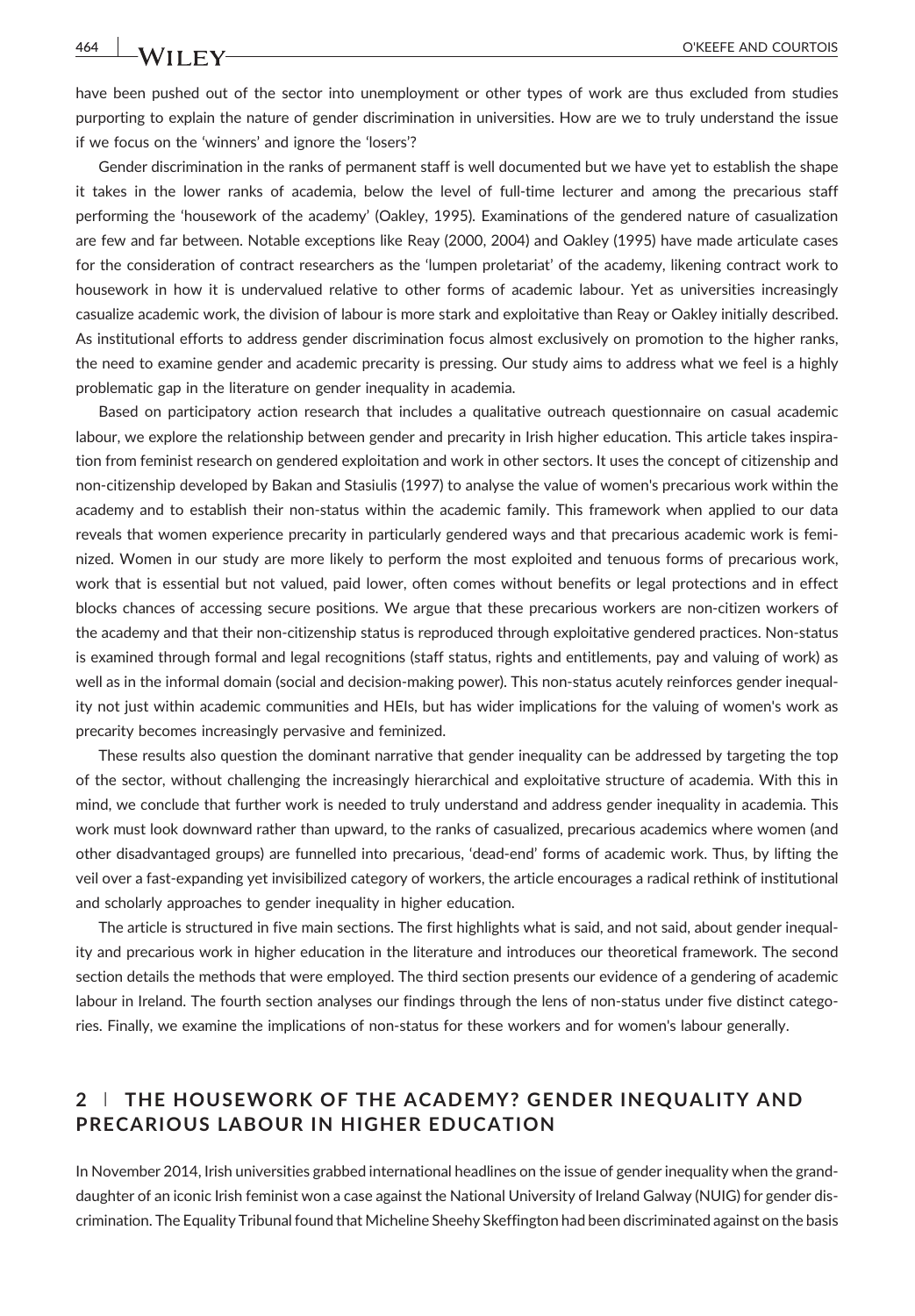The evidence of gender stratification in Irish academia is well documented. Statistics released by the HEA showed that in 2016, women held 41 per cent of all permanent full‐time academic posts but 61 per cent of academic staff in the 'temporary, part‐time' category were women. Further, only 21 per cent of professor positions were held by women. The figure rose slightly to 29 per cent for associate professors and 36 per cent for senior lecturer positions. At lecturer level, 51 per cent of positions were held by women (HEA, 2016, 2017).<sup>1</sup> Thus, the higher the rank, the lower the proportion of women. This pattern also emerges from studies of gender inequality in higher education in other European countries<sup>2</sup> and beyond.<sup>3</sup> For example, in the neighbouring UK, 23 per cent of full-time professorial positions are occupied by women. This increases to 34 per cent for other senior academic positions and 43 per cent for other contract levels: a similar pattern, although less steep than in Ireland (HESA, 2016). This leads us to ask what this pattern looks like among those workers who are not accounted for in studies of the academic workforce due to their status as doctoral students, hourly paid 'guest' lecturers, unemployed, interns, unpaid and other 'atypical' forms of academic work, which have proliferated in recent years.

#### 2.1 | Gender inequality in academia: Looking downward, not upward

The bulk of recent studies of gender inequality in higher education focus on those holding secure academic positions. Often, the concern is women's access to professorial or top managerial positions. In Ireland, Coate and Kandiko Howson (2016), Lynch, Grummel, and Devine (2012) and O'Connor (2014) have shown that promotion criteria and mechanisms reflect gendered norms, favouring hegemonic masculine behaviours, primarily through excluding those — mostly women — who have had career interruptions. In the Netherlands, Van den Brink and Benschop (2012) document how gendered networking practices and the endurance and pervasiveness of the 'male success model' ensure that gatekeepers favour recruiting men into professorial positions. Academia is not a hospitable place for women with children (Nikunen, 2014) but single childless women do not necessarily fare better as they are also expected to shoulder the 'care work' in their universities but without the support usually afforded mothers (Ramsay & Letherby, 2006). Inequality in treatment is visible from the earliest stages of academic careers. Women are less likely to co‐publish with their supervisors or to benefit from meaningful mentorship and career support during their doctoral studies (Baker, 2010). In general, women rarely benefit from the patronage of senior colleagues and therefore do not have access to essential information and support from gatekeepers (Harris, Ravenswood, & Myers, 2013). Female academics are typically given the bulk of the teaching and administrative work, which impedes their progress because of the centrality of research productivity in recruitment and promotion processes (Knights & Richards, 2003). Women are also less likely to be cited, receive awards, positive student evaluations or glowing reference letters (Boring, Ottoboni, & Stark, 2016; Mengel, Sauermann, & Zölitz, 2017). While these forms of gendered discrimination are not new, the ongoing neoliberalization of the sector also poses new challenges to gender equality in higher education. Thus, the renewed emphasis on research productivity and 'leadership' further promotes masculine embodiments of success and brilliance and hegemonic masculinity as a norm of behaviour and governance (Morley, 2013; Teelken & Deem, 2013). Universities are not the only organizations governed by gendered norms (Acker, 1990) but these issues are perhaps amplified in academia by a generalized lack of transparency and the persistence of 'rule‐breaking' behaviours that favour men (Kjeldal, Rindfleish, & Sheridan, 2005). Therefore, due to the pervasiveness and multiple facets of gender discrimination in academia, the success of equal opportunity legislation and policies like quotas that are liberal in inspiration remains limited (Van den Brink & Benschop, 2012).

Studies conducted by women in senior positions, on other women in senior positions, are limited in what they can tell us about the nature of gender inequality in higher education. It is insufficient to assume that the obstacles that hinder women's progression through the ranks of academia mirror those for women in the lower ranks. While there is some overlap on issues, these are distinctly amplified for those at the lower end of the hierarchy, in precarious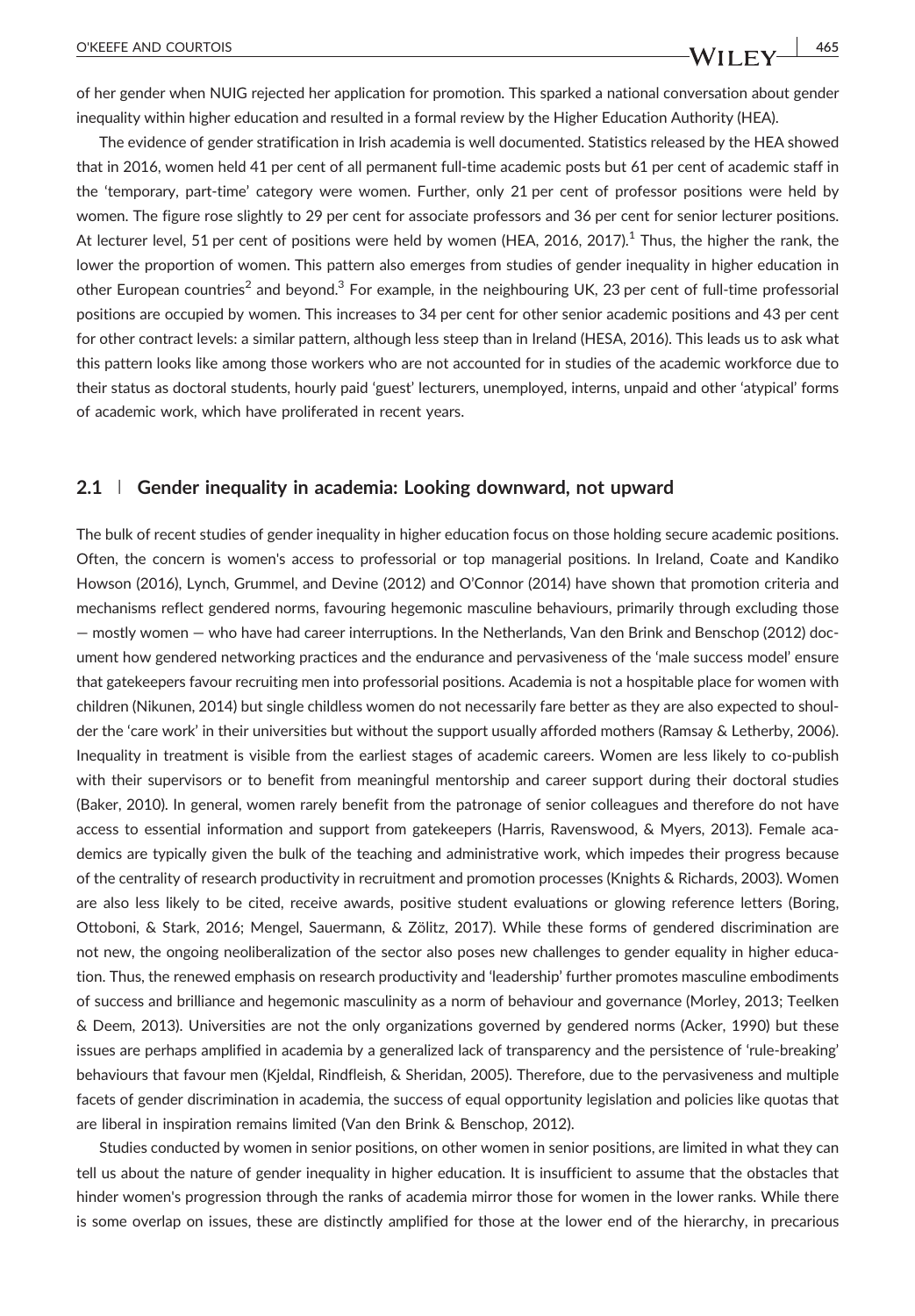positions. Precarious work brings forth a distinct set of gender issues. In fact, the forms of indirect sexism generated by the spread of neoliberalism in the sector affect women in precarious situations disproportionately, with many struggling even to retain their precarious jobs as a result (Wilson, Marks, Noone, & Hamilton‐Mackenzie, 2010).

The processes of marketization, corporatization and managerialization of Irish higher education have accelerated under the five successive austerity budgets that followed the economic crisis (Holborow & O'sullivan, 2017). Depleted state funding, rising student numbers and sector-wide hiring freezes have normalized the reliance on temporary, short-term labour, reinforcing the segmentation of academic labour. Many precarious workers are de facto excluded from career progression mechanisms and are likely to get stuck in a 'hamster wheel of precarity' with few chances of accessing secure work (Courtois & O'Keefe, 2015). In the neoliberal university, precarious workers are conceived of as less worthy, less deserving and stigmatized as those unable to 'make it' in their failure to obtain a permanent position. Even research, supposedly the hallmark of a 'real' academic, is devalued when embodied by a precarious worker (Reay, 2000). Furthermore, the division of labour between the principal investigator (often male) and his (often female) contract researchers has entrenched the separation between those who embody cultural capital and those who conduct the invisible and unrewarded labour of knowledge production. It is a distinctively exploitative relationship, in which the contract researcher works to advance the career of the grant‐holder while her position is in itself antithetic to the idea of a career (Reay, 2004). Therefore, we must ask whether too much optimism has been placed on the promotion of more women into professorial and leadership ranks. Within the casualized, neoliberal university, resistance is difficult and even feminists in positions of leadership may be reliant on the exploited labour of precarious colleagues (Fernández Arrigoitia, Beetham, Jones, & Nzinga‐Johnson, 2015). A conservative estimate marks the current proportion of non‐permanent core teaching university staff in Irish universities at 45 per cent (Cush, 2016) but in the current neoliberalizing climate, the process of casualization is likely to continue unabated (Holborow & O'sullivan, 2017). As universities continue to casualize their workforce, more women accessing the higher ranks does not mean progress for those stuck in contract work.

In this context, the 'focus on success stories' (White, 2017) is not productive if we are to understand the character of gender inequality in academia. Working conditions are individualized through the lens of 'talent', masking the structural relations that give way to these conditions. Assuming that women who reach positions of power can help others progress through the ranks ignores the power relationships that deeply divide the academic workforce. We have reason to worry that the situation will actually worsen given the rate at which casualization progresses in universities, erecting more and more impassable barriers between the 'stars', on the one hand, and the growing numbers of marginalized, invisible workers directly and indirectly exploited by them.

#### 2.2 | Non-citizens of the academy

The feminization of precarious work has been well documented (Morini, 2007; Standing, 2011; Vosko, 2000). Scholarship on women's work in other sectors offers important frameworks for understanding the extent to which gendered precarious working conditions are mimicked within the academic workplace. A seminal contribution to theorizing gender and precarious work is the edited collection by Bakan and Stasiulis (1997) entitled Not One of the Family on the institutionalization of structural inequalities experienced by foreign domestic workers in Canada. The book examines the dichotomy between citizenship and non‐citizenship, literally and figuratively, through the citizenship status of foreign domestic workers whose right to remain in the state is dependent on their live-in status with host families. According to Bakan and Stasiulis, citizenship (and by extension non‐citizenship) is a 'negotiated relationship' and a nodal point for the intersection of many other social relations as seen through Canada's foreign domestic worker programme. The foreign domestic worker performs the role of a parent and caregiver, does the cleaning, cooking and laundry, namely work that is integral to the function of the family. Though this work intimately ties her to the family, she is not seen as a family member and her position in the home is tenuous. Thus, she has no status — not as a citizen of the family or a citizen of the state. She is not one of the family, be that her host family or her host country, Canada. Non‐status,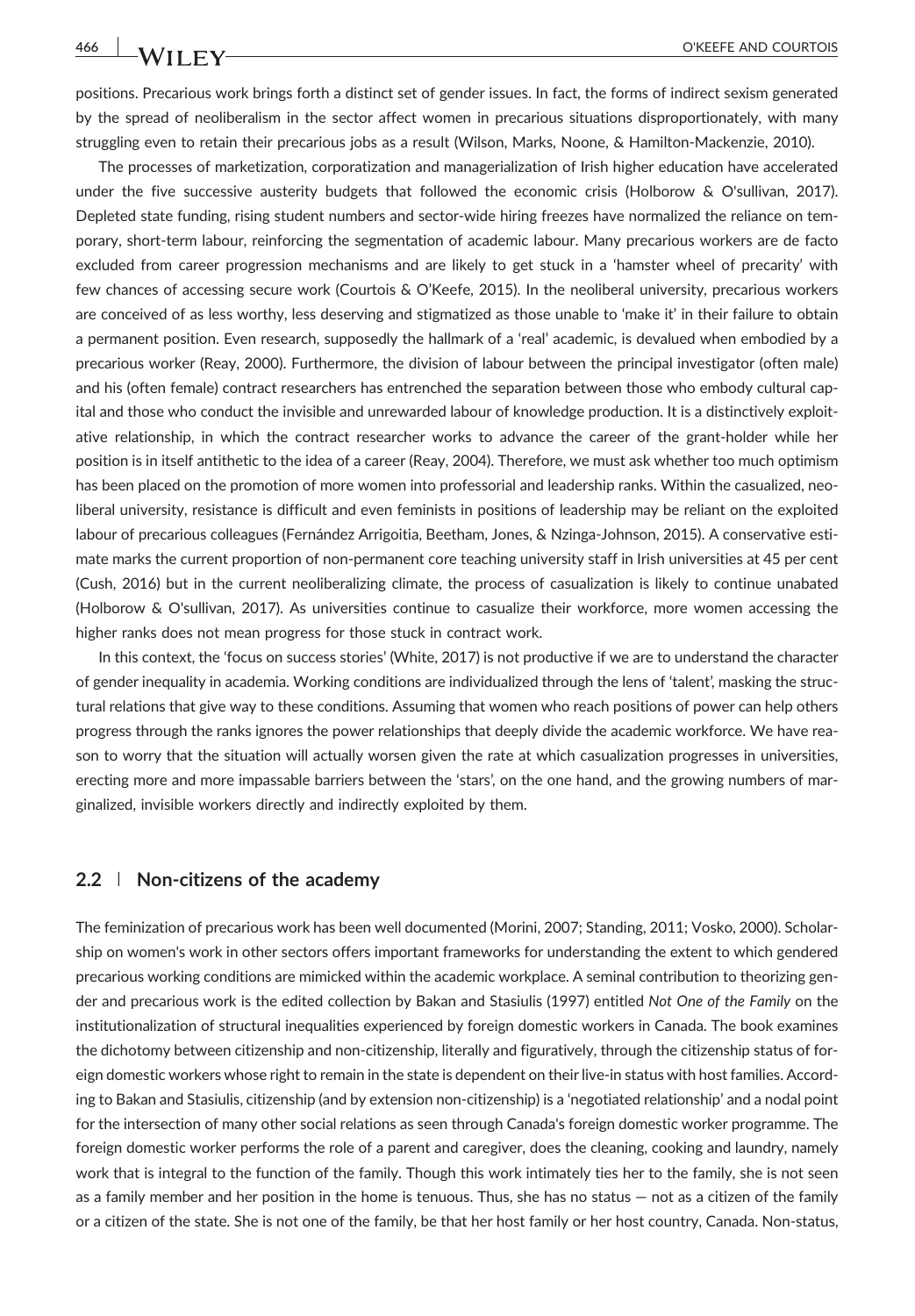as Bakan and Stasiulis reveal, increases levels of exploitation in pay, working and living conditions. Non‐status reflects unequal power relations, both formally at decision‐making levels and informally in interpersonal relationships. The situation of non‐status exacerbates women's oppression, makes them economically dependent and under increased threat of sexual violence, dismissal and deportation (Bakan & Stasiulis, 1997).

While we are examining a much more privileged sector of work, this citizenship/non-citizenship dichotomy is particularly useful to explain the gendered precarious condition within the university. Though this analysis can be extended to include cleaners and caterers, our current work focuses primarily on academics and 'academic citizenship'.

With the casualization of labour, the university institutionalizes and reinforces inequality through citizenship and non-citizenship status. We argue that precarious workers are, in effect, the non-citizen workers of the university (and may also be non-citizens of the state) while permanent academics and managers, by contrast, hold formal citizenship of the university. Similar to the family employing foreign domestic workers, the citizenship and non‐citizenship dichotomy in academia reinforces gender, economic and racial inequalities. We argue that women disproportionately perform the most exploitative forms of precarious work and as such share a status similar to that of the domestic workers relative to that of their managers and colleagues in senior permanent positions. They are not the housewives of the academy as Oakley (1995) put it, but its domestic workers whose labour frees up the time of more secure academics to pursue career goals. As a consequence, the gender inequality they face is very different to that of women in permanent academic positions.

Precarious academic women do not suffer the same degree of exploitation, abuse and vulnerability as foreign domestic workers; indeed, many precarious academics are privileged in their educational attainment, personal freedom, cultural capital and class position. Yet we feel the analogy is useful in so far as it illuminates similarities in gendered working conditions, the gendered power relationships that are reproduced across sectors and the stratification within women's work. While precarious academic women may be privileged in terms of educational attainment, this does not shield them from poverty, for example. Forced mobility in search of steady work means many precarious academics are also migrant workers. Irish HEIs are under no obligation to disseminate data on staff ethnicity, nationality or country where staff obtained their academic qualifications (Gibson & Hazelkorn, 2018). Therefore, information on the proportion of minority ethnic and migrant workers in Irish universities is not publicly available. We suspect, based on work conducted in the UK (Bhopal, 2015; Gabriel, 2017), that the precarious academic rank is also racialized not unlike foreign domestic work. The analogy also illustrates how structural gender inequality cuts across different sectors of the labour force.

### 3 | THE RESEARCH

Any study of academic precarity is made difficult by the scarcity of reliable data. A recent report suggested that 45 per cent of those lecturing in Irish universities were employed on a non‐permanent basis (Cush, 2016) while this figure is 80 per cent for researchers (Loxley, 2014). Research conducted elsewhere suggests that universities typically withhold (or fail to adequately record) data on precarious workers and that official reports largely underestimate the extent of employment precarity in academia (on Canada: Brownlee, 2015; on the UK: UCU, 2016). These figures ignore the most vulnerable workers, and in particular the hourly paid, for which no reliable record exists. In addition to hourly paid tutors or lecturers, universities increasingly rely on postdoctoral researchers teaching for no extra pay, individuals enrolled on workfare schemes and other forms of precarious contracts or non-contracts. Our study was originally designed as an outreach questionnaire, aimed to find out more about this fragmented category of workers in order to inform a budding campaign against casualization in Irish higher education, which we co‐founded. Both authors relied on precarious academic work including as hourly paid lecturers at a number of different institutions for several years in Ireland and elsewhere. As precarious, migrant workers organizing to change our material conditions, we followed the principles of participatory action research. At the core of this approach is a commitment to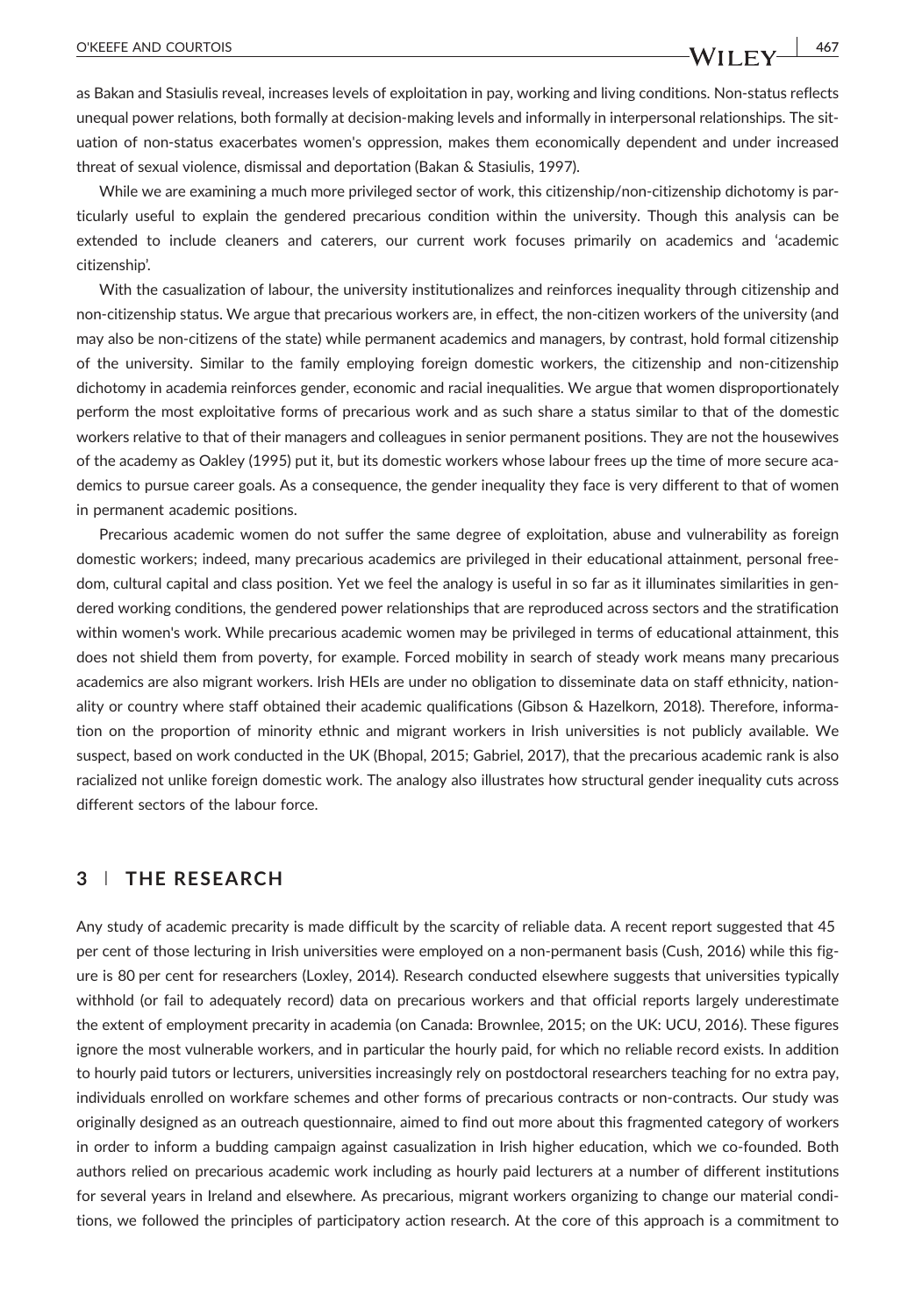the production of knowledge by social movements and for social movements; and the use of research to network and build relationships (Fuster Morell, 2009). The research is qualitative in nature as it explores the lived experiences of those who identify as precarious workers. We must also note it was unfunded and not part of our paid precarious academic work.

The main method of data collection was an online questionnaire, which we circulated through professional contacts, social media and with the help of allies in the trade union movement. The questionnaire was accompanied by a note identifying its focus on the casualization of academic work, thus eliciting responses primarily from those selfidentifying as casual or precarious workers. The questionnaire was designed to understand the many forms of precarious work found in the sector and its pervasiveness. The questionnaire guaranteed anonymity — which was essential given the climate of fear and uncertainty experienced by most precarious workers, which we became aware of through our organizing activities. Through a mixture of closed and open-ended questions we asked respondents to inform us of their disciplinary area, gender, age, time spent in the sector, type of contract (if any), earnings and whether they had previous experience of precarious academic work. The open-ended questions invited them to comment on their present situation and their future prospects.

We collected 268 responses, including 181 responses from individuals engaged in academic work and identifying as precarious.<sup>4</sup> Of these, 125 were women and 56 were men. The majority of respondents (78 per cent) worked in the fields of Arts, Humanities and Social Sciences, namely those assumed to be less inhospitable to women compared to science and engineering (Haas, Koeszegi, & Zedlacher, 2016). Most respondents seized this opportunity to tell us their stories, with answers often over several hundred words. Our research initially highlighted a number of elements, which indicated that various forms of precarious employment existed across the Irish higher education sector: unpaid internships, hourly paid work and short/very short‐term contracts where full‐time contracts should have been used. Workers reported providing labour for free; working full-time timetables for well under the minimum wage.<sup>5</sup> For those who reported being in the sector for a number of years, pay and working conditions had deteriorated rather than improved over time. A sense of isolation, anger and despair pervaded many answers; some expressed hope that the unions would support them but many felt despondent in this regard.

We conducted an inductive analysis of the questionnaire and coded answers by gender, type of contract, pay and length of time worked in the sector as well as by hope or hopelessness. Though we did not ask specific questions on citizenship or residency to preserve anonymity, the issue did arise in some responses, especially on the issue of forced mobility.<sup>6</sup> The disparity in work arrangements and the difficulty respondents had to report their pay forced us to create categories that reflected these differences better than those used in official reports. We stumbled upon difficulties familiar to researchers attempting to paint a picture of precarious work in academia, which makes quantitative approaches unproductive at best (e.g., Wilson et al., 2010). The qualitative nature of our study limits the generalizability of our findings, although these resonate strongly with research conducted in other sectors (Fudge & Owens, 2006). Our findings reveal an array of commonalities amongst precarious academic workers and a striking pattern of gender differences.

#### 4 | THE GENDERING OF PRECARIOUS ACADEMIC LABOUR IN IRELAND

There are many forms of non‐permanent work in higher education, some more precarious than others. Our research indicates existing categories used to describe precarious positions are not exhaustive. We therefore asked respondents to detail the nature of their work including rates of pay, duration of employment and whether the work was on a full-time or part-time basis. Categorization of this work was a complex task as this exercise revealed there is little standardization across the sector. A temporary but full-time contract, while typically paid less than a permanent contract, comes with a living wage and some short‐term stability. On the other hand, part‐time contracts are paid less and tend to be shorter. Within this category, hourly paid work is the most exploitative form of paid employment in higher education as the worker is paid, often a meagre sum, per contact hour only, with no access to sick leave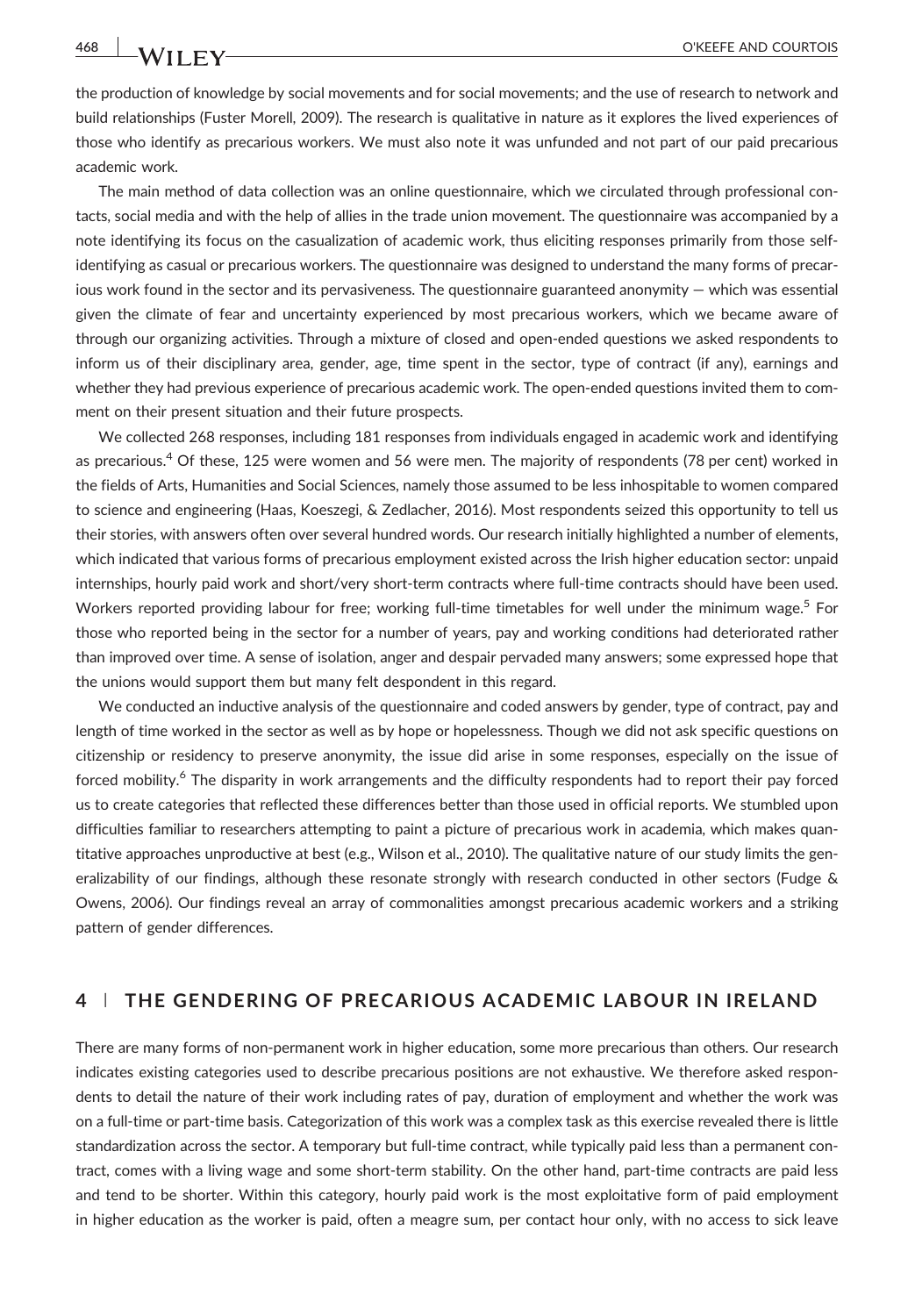and other entitlements. Other types of arrangements exist, where for instance the worker has secured a permanent contract but remains employed on a zero‐hour basis with fluctuating remuneration. Some respondents were paid by the day, self‐employed or combined several different forms of work. Though both men and women in our sample were more likely to be working in less desirable forms of precarious work, women were especially concentrated in forms of temporary work that is hourly paid or based on pro‐rata and zero hours contracts while men were more likely to be on yearly or multi-year contracts: out of our 125 female respondents on casual contracts, only 27 were on full-time contracts while 20 of our 56 male respondents were. Though based on a relatively small, non-probability sample, these figures suggest that the 'leaky pipeline' trend visible in the tenured ranks – where the proportion of women increases as we move from the top categories down to those at the bottom of the hierarchy — may in fact continue if the ranks below are examined.

The length of time spent performing precarious academic labour is also gendered, as women are more likely to have worked in the sector longer than their male counterparts. Women in our study are likely to have spent longer than men in the sector and still be precarious (7.1 years for women on casual contracts compared to 5.7 years for men), reporting a more acute history of sustained precarity. One woman, aged 44, reported working the last 16 years on a series of fixed term contracts while another, aged 53, was still hourly paid after 13 years in the sector. A 53-year-old woman reported feeling 'insecure and underappreciated' at still being temporary 18 years on, and another aged 43 has managed to survive by cobbling mixed forms of casual work over the course of 19 years, while a 62‐year‐old woman worked on an off for ten years before becoming unemployed. Over their years working in the sector, many of our respondents experienced a downward rather than upward career trajectory. It is significant that more women than men had become 'stuck' in forms of work that made them in fact less likely to be considered for better positions.

#### 4.1 Stepping stone or precarity trap? Gendered hope

It is sometimes argued that temporary work is a necessary step in an academic career, a stepping stone towards secure employment. Under neoliberal capitalism, both men and women are affected by precarization, which makes the gendering of precarious work less immediately visible in certain sectors as men may also get stuck in precarious work (Williams, 2013). Yet, in addition to showing that women are more likely to remain stuck in precarious work for longer periods of time, our study indicates that there is a marked gender difference around future expectations and hope. As noted by Fernández Arrigoitia et al. (2015, p. 85), precarious work is 'more than an economic set of circumstances: it is a fluctuating, embodied process with both material and emotional states of being'. On the whole, most of our respondents, both men and women, expressed concerns about their future academic career prospects with forced migration and leaving academia as the most common plans to exit precarious academic work. This is consistent with the findings of other studies that have highlighted the significant 'future-anxiety' experienced by precarious academics faced with bleak career prospects (e.g., Read & Leathwood, 2018) and the role of anxiety in governing casualized academics in the neoliberalized university (Loveday, 2018). However, degrees of hopelessness are distinguishable between men and women. Men in our study tended to temper their anxiety about precarity, mentioning feelings of uncertainty alongside a hopefulness that precarity was not permanent. Women, however, were more likely to talk of precarity in starker terms and to be more pessimistic about their future prospects, across all ages and stages in their academic life cycle. A male respondent wrote:

I try to remain hopeful that I can obtain funding for research for one or two years and then maybe get some more funding and then get a permanent job in a university. (Male, 34, hourly paid)

His emphasis is on securing funding. By contrast, a female respondent working on a part‐time contract offset by social welfare speaks instead of survival. She is forced to commute two hours into work and expresses a clear sense of hopelessness and a limited expectation of her career trajectory: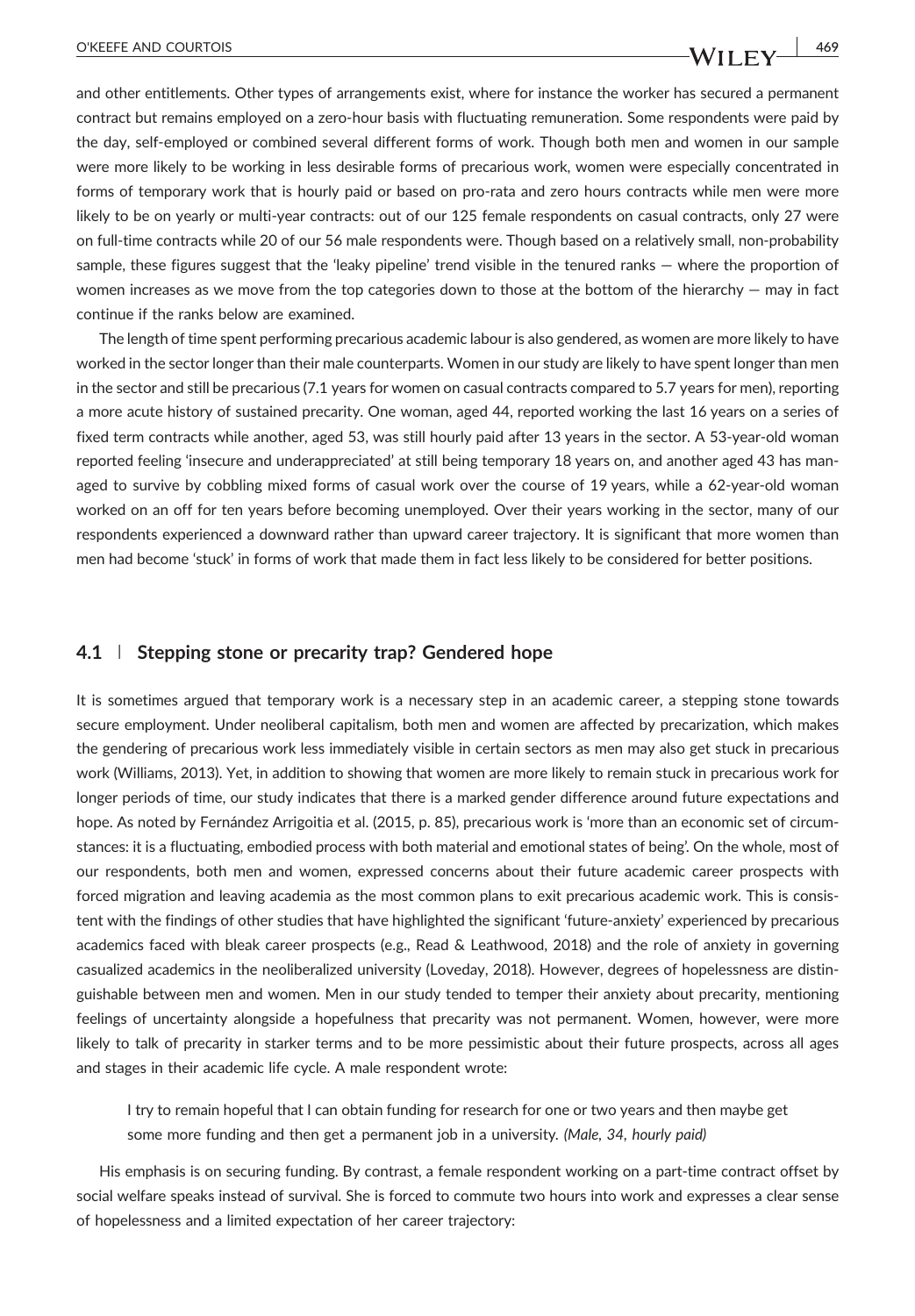[I] cannot plan ahead. I do not think I will be able to afford to do this type of work, financially or psychologically, and am looking at other options, which are few in this area and in the current climate ... I have been looking for additional part-time work to help financially but am already working full-time in practice. We are encouraged to see this work as an opportunity, but in reality know that there is little hope for more than a 9 month, temporary contract. This is unsustainable. (Female, 27, part‐time pro rata)

Another woman reports feeling '[h]opeless and trapped' (Female, 43, hourly paid). Yet another, also on hourly pay, stated: 'If I am to have any prospects at all I need to leave academia' (Female, 27, hourly paid). This gendered hope is reflective of the reality of working in the neoliberal university where precarious work becomes a permanent trap rather than a temporary phase.

Our data therefore suggests that women are concentrated in the most acute forms of precarious work and more likely to be trapped in precarity for longer periods than their male counterparts. Though our data is not generalizable, it does reveal a distinct set of experiences that suggest the precarious academic condition is gendered and reflective of women's precarious work in other sectors (Acker, 1990). The implications in terms of women's life choices, vulnerability to sexual violence in the workplace, increased poverty and insecurity, marginalization and dependency are discussed below.

# 5 | NOT ONE OF THE FAMILY: GENDER, PRECARITY AND ACADEMIC CITIZENSHIP

Feminist political economists like Leah Vosko (2000), Joan Acker (1990), Silvia Federici (2004) and Cristina Morini (2007) have demonstrated how women's labour is typically precarious and thus exploitative. Women, this scholarship has shown, are more likely to perform work that is not only temporary and low paid but without statutory entitlements or social benefits. The patterns in our data clearly echo the broader established feminist literature on women's work in other sectors of the economy, including sectors which, on the surface, seem far removed from a sector typically perceived as privileged. Citing Epstein (1983), Bakan and Stasiulis (1997, p. 10) write that 'paid domestic work is not seen as "real" work, nor are the people who do it seen as "real" workers'. These workers are also subjected to fear, surveillance, threat, emotional blackmail (i.e., use of sentiment to extract more labour) and power exercised through intimate interpersonal relations that demarcate the boundary between family citizen and non‐citizen. When applying the dichotomy to academic precarity, we suggest, based on our data, that there are five discernible dimensions of non-citizenship status created and policed in academia, namely, non-status as staff member and in decision-making, as well as non‐status in social, work and legal dimensions.

#### 5.1 | Staff non‐status

Precarious workers, in particular the hourly paid and interns, are not treated as part of the staff complement, formally or informally. They are not included in staff headcounts of their host department or the university. As such they do not have staff cards, which means they may not have a university email address, an office or access to university library services. Precarious academics rarely feature on web pages of the academic departments or centres where they work, and are not eligible for conference funding or research support. Lack of workplace supports was noted by a number of our respondents as they indicated this contributed to their sense of being exploited. One woman wrote:

There is a huge imbalance between the continuous service I provide for the institution and the absolute lack of any support/security provided for me as an employee in return. (Female, 36, hourly paid)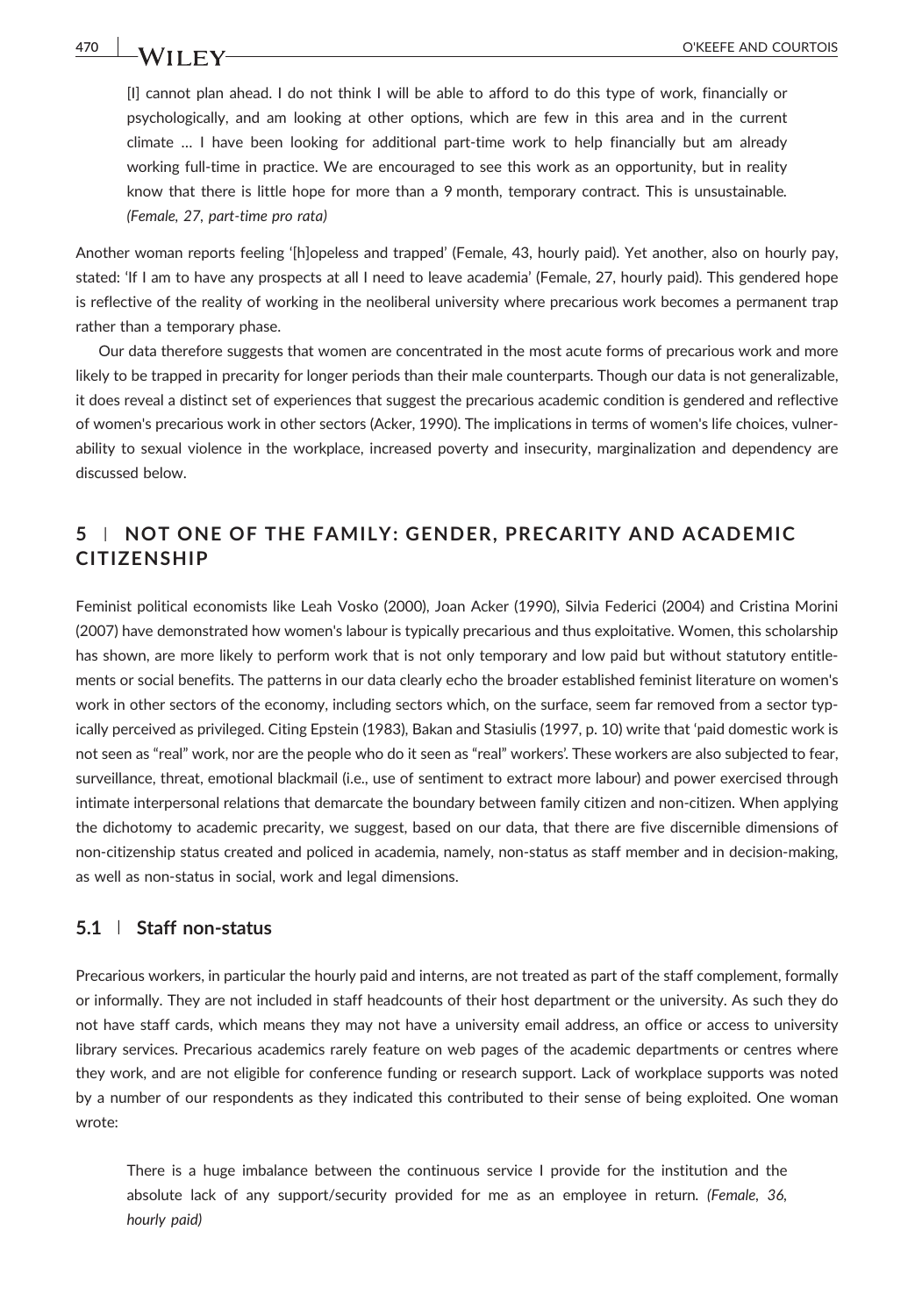Another woman explains:

It's not just about money. It's about treating hourly paid workers as colleagues, providing support, including them in meetings, treating them with respect. (Female, 31, hourly paid)

As both argue, precarious employment does not impact only on material conditions but also results in workers being treated less favourably in their daily interactions with colleagues. They are in fact excluded from the staff complement in this sense as well.

#### 5.2 | Decision‐making non‐status

The second dimension of non-citizenship is decision-making non-status. Precarious workers are excluded from faculty meetings, meetings with external examiners and hiring processes; they often have no access to internal mailing lists. As such, they have little input into the organizational structure or culture of their workplace, into curriculum development or research programmes and have no say in the decisions that directly affect them, as one hourly paid woman explains:

Frustrated and annoyed — temporary staff are subjected to constant cuts to tutor teaching rates/ payment for completing paper work and correcting assignments, overfull class sizes, the minimal remuneration of work, and are underrepresented in staff meetings and in the department more generally. (Female, 26, hourly paid)

Casual workers have no control over the work they will be given and typically, like this women in her late 30s, rely on the benevolence of others to secure what is granted to permanent academics as a matter of course:

My direct boss tries her best to give me other advantages such as training and conference trips. I treat my job as a good internship. (Female, 39, part‐time pro rata)

Another hourly paid woman says:

One loses a sense of value of their work and what they are doing. Colleagues do not feel the need to greet you as you do not have a vote at School level, and I could go on. (Female, 42, hourly paid)

This reliance on others' informal and formal decisions exacerbates workers' vulnerability. Those precariously employed are denied agency as workers as they are fearful of complaining or voicing an opinion on the organization of their own work: 'we are worried that complaining will impact on our jobs as we do not have security' (Female, 30, temporary pro rata). Consequently, while women in secure posts have little recourse to appeal decisions, precarious women have even less.

Furthermore, power is diffuse and unlike what scholars of managerialism suggest, operates at all levels. Both university management and academic staff exercise power as they sit on hiring boards, write reference letters for candidates, carry out peer reviews, create further work opportunities and make localized decisions around pay and working hours at departmental and project level. Dispersion of power means interpersonal relations subtly or explicitly reinforce non‐status to the detriment of women.

### 5.3 | Social non‐status

Thirdly, precarious academic workers are affected and marginalized by social non‐status. As the domestic worker is not invited to family dinners, precarious workers and hourly paid workers in particular, are not invited to social events like staff dinners or university receptions. They are not included in conferral ceremonies even when they taught and supervised the graduating students. They are often unknown to their colleagues, unintentionally excluded from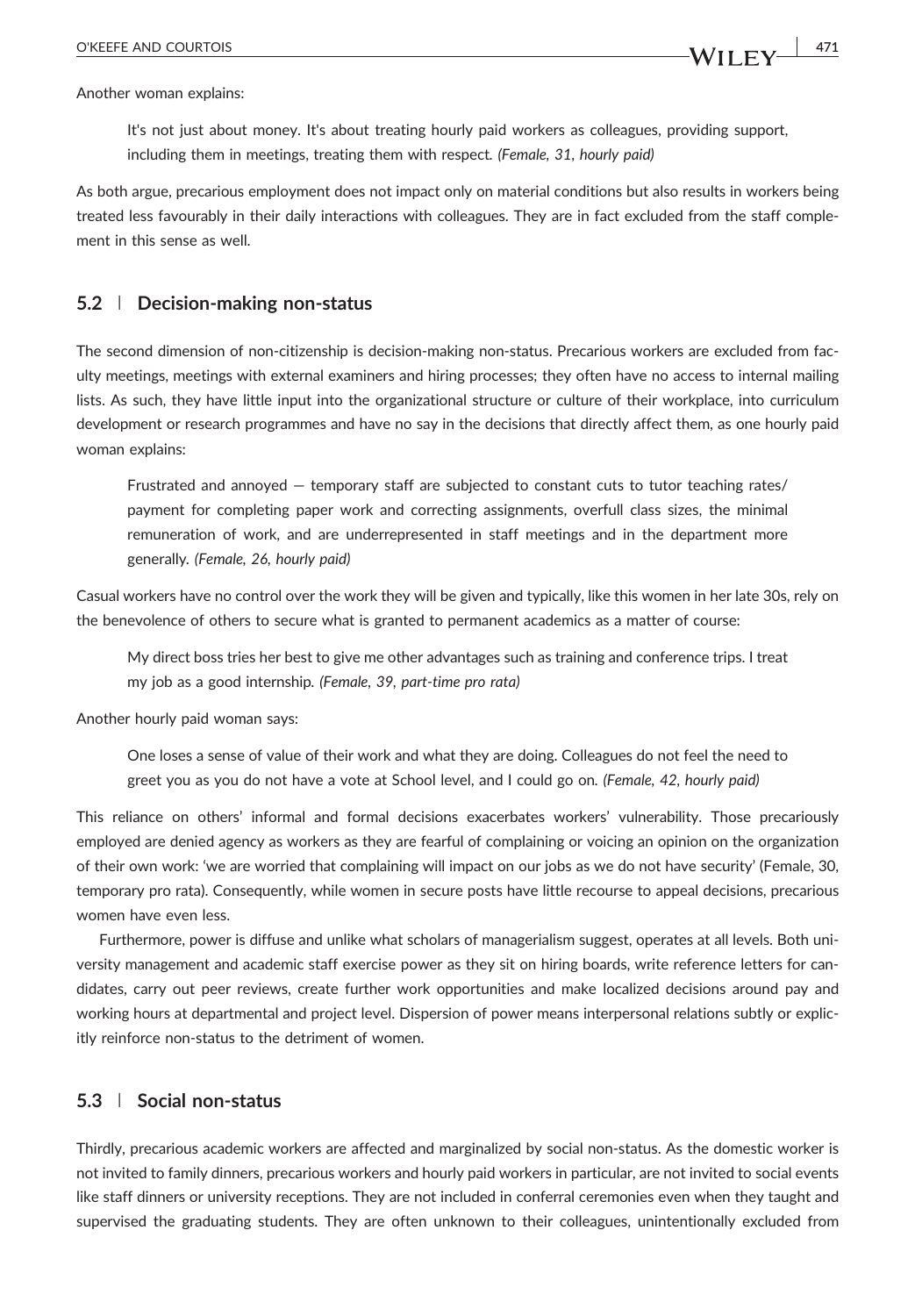informal groups and quickly forgotten if their contract is not renewed. They are denied dignity and value, respect and recognition. As one female respondent says, 'we are liabilities to be gotten rid of as quickly as possible' (Female, 33, full-time temporary).

This dimension of non‐status robs the most precarious workers of collegiality, an intellectual community and prohibits their ability to make connections and forge collaborations with those not only in their department but across the university. The social element of academic life enables networking for shared ideas, shared projects and the acquisition of academic social capital needed to be included in the wider academic community (O'Meara & Stromquist, 2015). Therefore, social non‐status further marginalizes the precarious female worker and entrenches her non‐citizenship.

#### 5.4 | Work non‐status

Fourth, is the dimension of work non‐status. Precarious workers who teach are typically responsible for the design and delivery of modules and, at times, course design. They pioneer assessment formats, teaching strategies and pedagogical practice but are rarely credited appropriately for such work. In many cases, the university claims intellectual property over all the knowledge work conducted over the course of module delivery. Similarly, contract researchers are typically denied ownership over or credit for their work. Often times, only principal investigators are cited on research projects or on publications arising from the data collected by precarious workers. These workers may not have the right to carry this data forward should they change institutions thus forgoing their right to publish further on the research they conducted. Whether these practices are enshrined in employment and grant contracts or not, they are pervasive and largely tolerated.

Collectively, these workers are also denied the basic elements integral to academic labour such as the ability to pursue their own research and teaching interests, as well as research leave, career progression and academic freedom. One woman, an hourly paid worker, explains her own situation:

I feel my work is not valued enough, I feel aggrieved and exploited … I know I do the same work as my full-time colleagues, have similar levels of responsibility etc., yet get paid a fraction of a full-time lecturer's salary. There are a number of very important, and time‐consuming, tasks that I do for free on behalf of the Department and School, which should be done by permanent members of staff, but either they don't care (lower level of vested interest in attracting students), or are also stretched too far ... All my research I do in my non-existent spare time and without financial support apart from the College travel fund, which means that my typical working week is 60–80 hours … Even so my salary is — with luck, as this year — just about a third of a Postdoc's salary at point 1 of the scale. Needless to say, I am always under pressure to take on extra work, so I spend the summers tour guiding around the country and attending one conference on a self-financed basis, which I can't really afford, instead of doing research and getting a much-needed break ... My chances of getting permanency or even a full‐time job at (institution)? Zilch. (Female, 43, mixed  $casual - part-time permanent and hourly paid)$ 

Precarious workers do essentially the same work as other academics but are neither acknowledged nor compensated for much of this work. The denial of such essential elements of 'academic work', defined as encompassing teaching, research and dissemination, means that the work status of precarious women differs starkly from that of permanent colleagues.

#### 5.5 | Legal non‐status

Finally, academic non-citizens are in a situation of legal non-status as their status under labour law is at best tenuous. Hourly paid workers, in particular, are not entitled to sick leave or maternity leave and are excluded from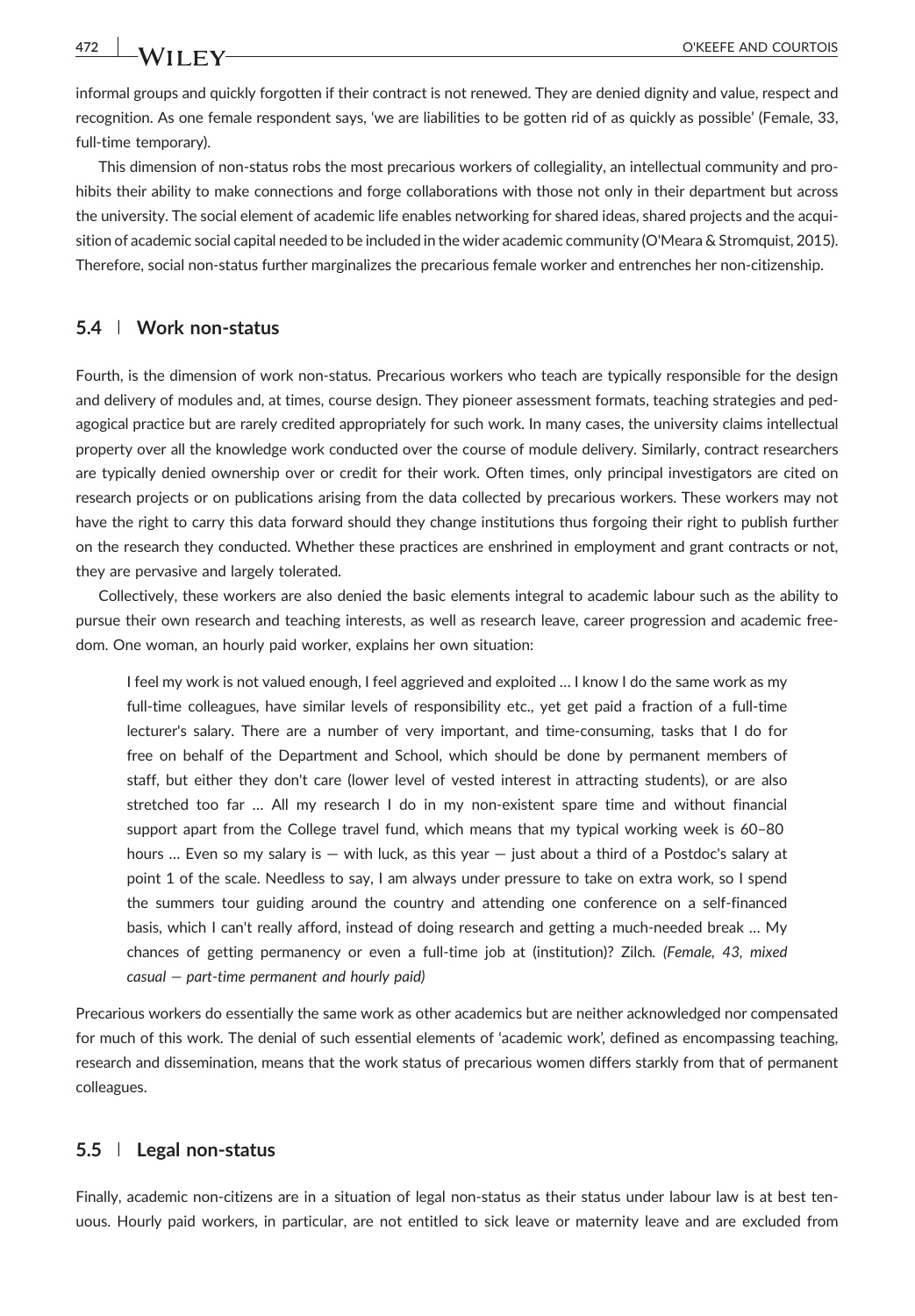unfair dismissal protection. The minimum wage act does not protect these workers; neither does the principle of equal pay for equal work. The pay scales applying to their permanent colleagues do not apply to them. As such they have little recourse for complaint under labour legislation and in many cases, trade unions cannot do anything for them. This legal non-status means their position and future work in the host department or university is completely dependent on those with decision-making status. They are consequently subject to subtle and overt exertions of power that are used to punish and discipline them into being compliant, loyal and afraid to look for any benefits, rights or entitlements — which echoes the situation of foreign domestic workers depending on their employers' benevolence as highlighted by Bakan and Stasiulis (1997). These issues were articulated by several of our respondents:

I have never had a sabbatical, and only took [maternity] leave on my third baby. Baby  $1 -$  no leave, afraid I would lose my job, baby 2 worked all my teaching hours in one term before the birth, as I was afraid I would lose my position, only on the third baby was I in a permanent part‐time contract and able to take official [maternity] leave … as I am the sole breadwinner, I am afraid to put my head above the parapet. (Female, 44, permanent part‐time)

Elsewhere in her response, this participant indicated she had been working in higher education for 23 years, always on temporary contracts. At the time of responding, she was officially part-time while working a full-time timetable. None of her three pregnancies were covered by maternity law. Precarious workers are also denied minimum wage, sick leave or compassionate leave:

Lecturers, tutors and third level educators on these basic minimal contracts are being taken for a ride. We work for less than minimum wage … We incur none of the basic benefits we should. We can't be sick because we only get paid for when we are present. We don't get maternity leave, compassionate leave or anything else. (Female, 30, hourly paid)

# 6 | WHAT DOES NON‐STATUS MEAN FOR GENDER EQUALITY IN ACADEMIA?

Firstly, men, primarily, are advancing through the senior ranks of academia as a result of the labour of precarious women. Thanks to the teaching and research of precarious workers doing the housework of the academy, men (and the few women who have made it to the higher ranks) are able to free themselves of the everyday labour and focus solely on that which will secure promotion. This, in effect, makes women the domestic workers of the academy. Women in our survey raised this issue repeatedly. As one respondent argued:

I think it is disgusting. There is such a disjuncture between full‐time permanent staff on €80000 or so and they cannot be touched. I do their donkey work … Very grim. I got saddled with corrections recently by two people on bloated salaries. It hurts being judged by these people who know nothing about my financial struggles and never will. (Female, 28, hourly paid)

Another woman explains:

I feel I'm completely being taken advantage of and that the work I do is devalued by the basic contract I'm on. I wait from semester to semester to see if I have hours even though I teach core modules and 70% so assessment rests on my shoulders. (Female, 30, hourly paid)

Second, non-citizenship has implications for the feminization of poverty for precarious female academics. Women, as non‐citizens of the university, experience poverty, insecurity and economic dependence. Many academic women are in effect part of the working poor. Our respondents repeatedly spoke of their economic insecurity with one woman writing she felt 'underpaid and unappreciated. I currently work 4 jobs to make a living' (Female, 34, hourly paid).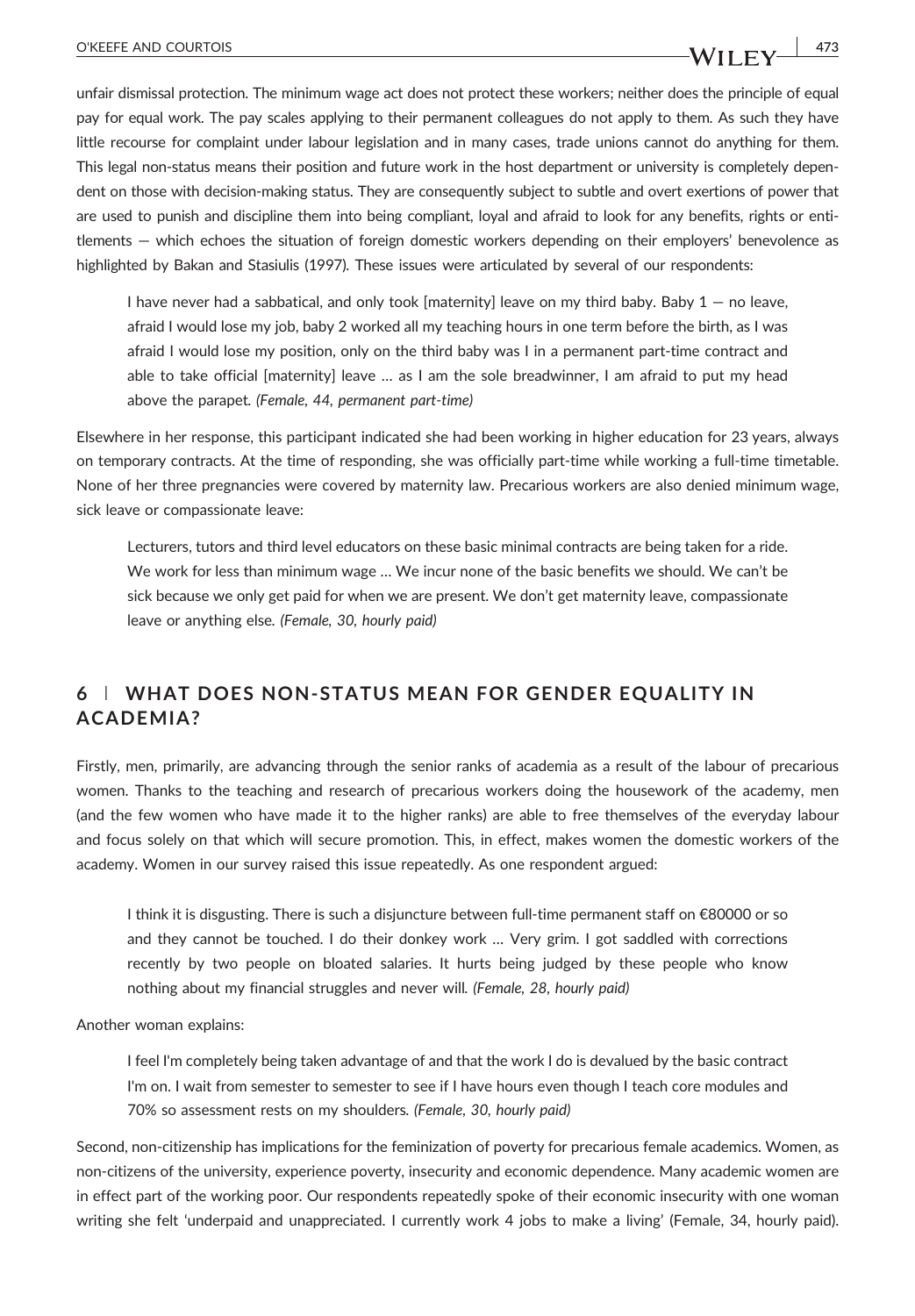Another woman wrote: 'At the moment it's just about enough to pay the bills, but I'm never certain from one semester to the next how much work I'll be able to get' (Female, 29, hourly paid). This economic insecurity speaks to women's wider precarity in their everyday lives; as illustrated by another respondent's account: 'I have sleepless nights trying to figure out how to pay bills; I'm getting into debt and the only option now is to emigrate — again' (Female, 42, hourly paid).

Economic insecurity and poverty, as scholarship on gender and work has shown (Castel, 2000), mean that women are financially dependent on their partners, trapped in relationships and situations that makes them vulnerable. This is true of women who are precarious academics too. One of our respondents writes: 'I could not afford to work if my partner did not earn what he does as childcare costs more than my salary' (Female, 39, pro rata). Precarious employment and the succession of temporary contracts also mean repeated experiences of job displacement and unemployment, which translates into significant earning loss over the life course. In addition, the lack of formal legal standing or contract means the university is not required to pay pension contributions for those on the sharp end of precarity, like hourly paid workers. A number of respondents flagged this is as a concern. Thus, the gendering of precarious employment in higher education contributes to the already existing higher risk of poverty for women in old age.<sup>7</sup> Therefore, while they may be mitigated, in some cases, by the worker's initial class position, the issues facing women performing precarious academic labour are not dissimilar to those faced by their counterparts in other sectors.

Thirdly, interpersonal relationships are a gendered site of struggle. The status of the most precarious is vulnerable and dependent on the departmental 'family'. Surveillance is a feature of everyday life for precarious academics (Ryan, 2016), as is the pressure to be meticulous and manage one's image as a deserving academic. A woman working on an hourly paid basis says: 'It is like being on the longest job interview ever as I constantly feel I cannot jeopardize my chances should a full‐time position emerge' (Female, 44, hourly paid). There is little recourse to complain or resist as both will likely result in not being offered further work; this places many in tenuous living conditions.

A number of our female respondents raised the issue of sexual harassment in the workplace as a concern and this certainly merits further investigation. Though no personal accounts were put forward in responses to our questionnaire, we know from research in the UK (Phipps, 2018) and on other sectors that women who labour in work that is precarious, low paid and exploitative are also more likely to experience sexual harassment and violence in the workplace (Kensbock, Bailey, Jennings, & Patiar, 2015; Waugh, 2010). Such occurrences have devastating consequences for victims that include severe career disruption and lifelong earning losses (McLaughlin, Uggen, & Blackstone, 2017). Furthermore, the work permit and right to remain structure in Ireland for non‐EU workers means that migrant women are particularly vulnerable.<sup>8</sup> Not only is their status in the country dependent on their host department or institution but also any move to complain about working conditions threatens both their future work prospects and their ability to remain living in the state. This too, as we know from other sectors, increases the risk of sexual and other forms of harassment in the workplace (Loyal & Allen, 2006). As already mentioned, women doing hourly paid or unremunerated work have no legal protection against unfair dismissal or other forms of retaliation that may occur should they complain.

Fourthly, women report being forced to delay having children or that being pregnant acted as a barrier to securing steady employment. Two women, both hourly paid:

The guys are all pro-rata. Now I'm pregnant, and they have decided to advertise my position. I have been told I have no entitlement to renewed hours next year. I know I will do the interview with a big bump and receive a 'we regret to inform you' … I will be unsuccessful in alleging discrimination as they can just appoint someone with the same qualifications as me. Even if I was successful in taking a case the most I can get is two years wages, which won't keep me going very long, and I will never work there again. It is worth it? (Female, 33, hourly paid)

I am embarking (finally) on having a family. I know this will dramatically restrict my already low chances of getting anywhere soon … I am worried about how I will survive. (Female, 43, mixed casual — part‐time permanent and hourly paid)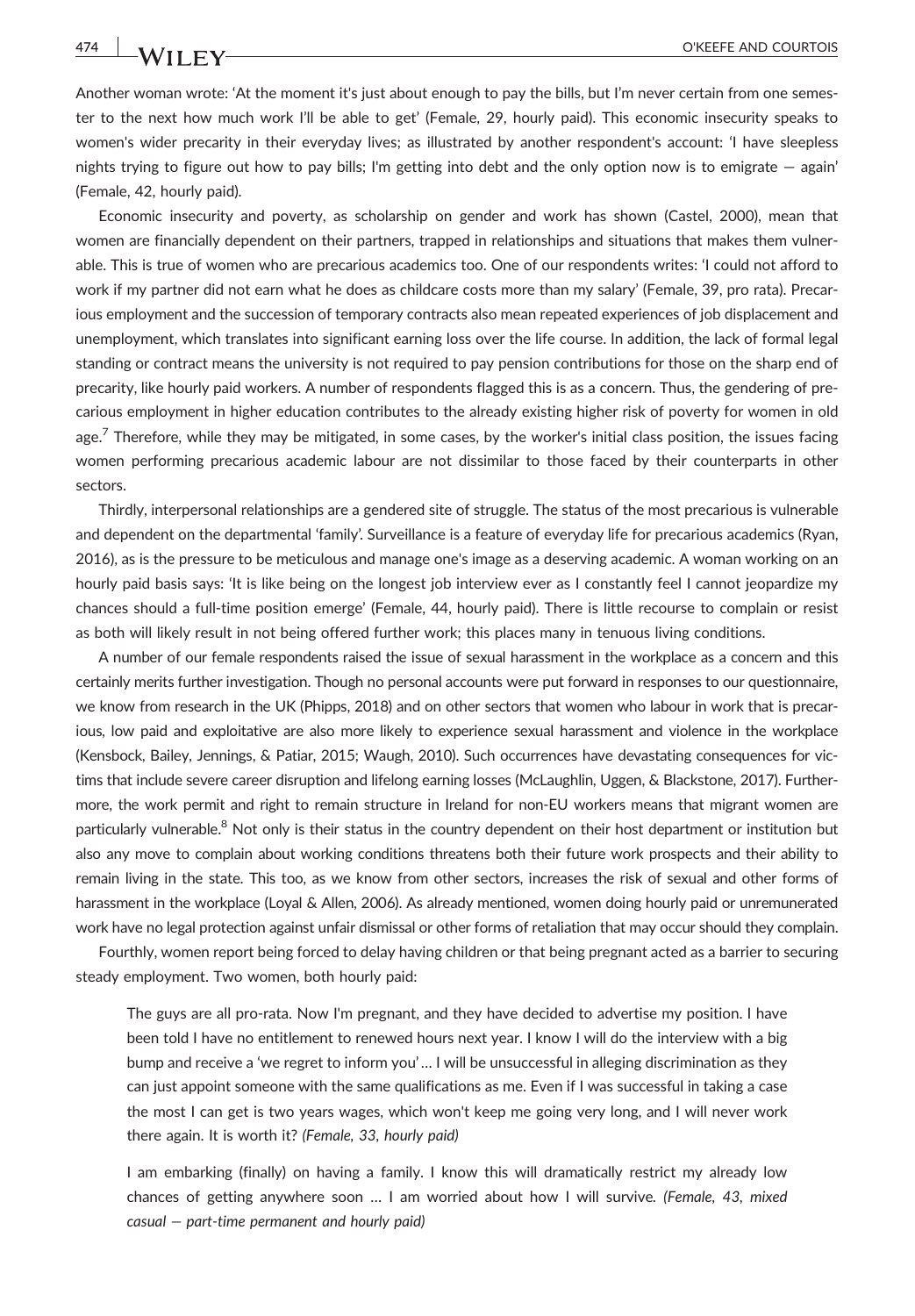Finally, and in assessment of the above implications, we are left to wonder about the broader implications for structural inequalities based on gender, race and class. While we have no data to speak to this, as with other sectors, we suspect, people of colour, people from working-class backgrounds and disabled people are also denied academic citizenship as the gate keepers of the academy serve to ensure it remains a place of privilege (Gutierrez y Muhs, Niemann, Gonzalez, & Harris, 2012; Van den Brink & Benschop, 2014).<sup>9</sup> Our tacit knowledge gained as migrant workers, organizers of precarious workers and through friendships with fellow migrants indicates that this status added another layer of complexity. Subsequent research is needed on the ways in which precarity is exacerbated

### 7 | CONCLUSION

by the intersection of structural oppressions.

While most research on gender inequality in higher education focuses on access to the senior ranks and leadership, we take a different, and perhaps contradictory approach to this issue by examining its intersection with precarious labour in the neoliberal university.

It is clear from the testimonies of precarious female academics that their experiences resemble those of women working in other sectors reliant on what Vosko (2000) terms feminized atypical labour. In the university, where men retain their hold on top positions, the feminization and connected devaluation of labour occurs most visibly within the growing ranks of the academic precariat. As non‐citizens of the academy, precarious women academics are kept on the margins of their profession and at the sharp end of gender inequality in the university. Under typically poor conditions, they perform necessary labour in the university, yet this labour is devalued and often invisible. As noncitizens of the academy, precarious women are subordinated and controlled by webs of power that strip them of respect and recognition in relation to work and legal status, decision-making and social realms. They stand outside the academic family, yet this family could not function without their labour. In turn, these working conditions mean increased vulnerability to harassment in the workplace, lack of salary progression, repeated career disruptions and risk of financial dependency. The feminization of academic precarity thus widens structural inequality and serves to ensure the university remains a site of privilege.

As campaigns like Micheline's Three Conditions<sup>10</sup> gain notoriety and Athena SWAN awards are bestowed to encourage gender equality for permanent members of staff, we must ask, what about the domestic workers of the academy? Where do they feature in calls for the promotion of women through the higher academic ranks? Joan Tronto (2002) in her work on 'The Nanny question' asks whether it is possible to claim a feminist victory for women working outside the home when it is done on the backs of other women, women who are marginalized, poor and whose work is devalued. Similarly, we might ask, is the advancement of women through the ranks of academia a pyrrhic feminist victory as their success is almost certainly attained on the backs of exploited women? Indeed, the omission of insecure academic ranks from accounts of gender inequality in academia might be read as further evidence of the non-citizenship status of women who are precarious. As the neoliberal university further casualizes and feminizes certain elements of academic work, the working conditions of women outside the cloak of permanency will no doubt worsen. With this further stratification of the academic workplace, hierarchies rooted in wider social inequalities will only sharpen, regardless of who rises to the top of the academic food chain. Any calls for gender inequality in the university to be addressed must start, we believe, with precarity.

#### ACKNOWLEDGEMENTS

We would like to thank our respondents for their participation and the anonymous reviewers for their helpful comments and suggestions.

#### DECLARATION OF CONFLICTING INTEREST

We, the authors, have no conflict of interest to declare.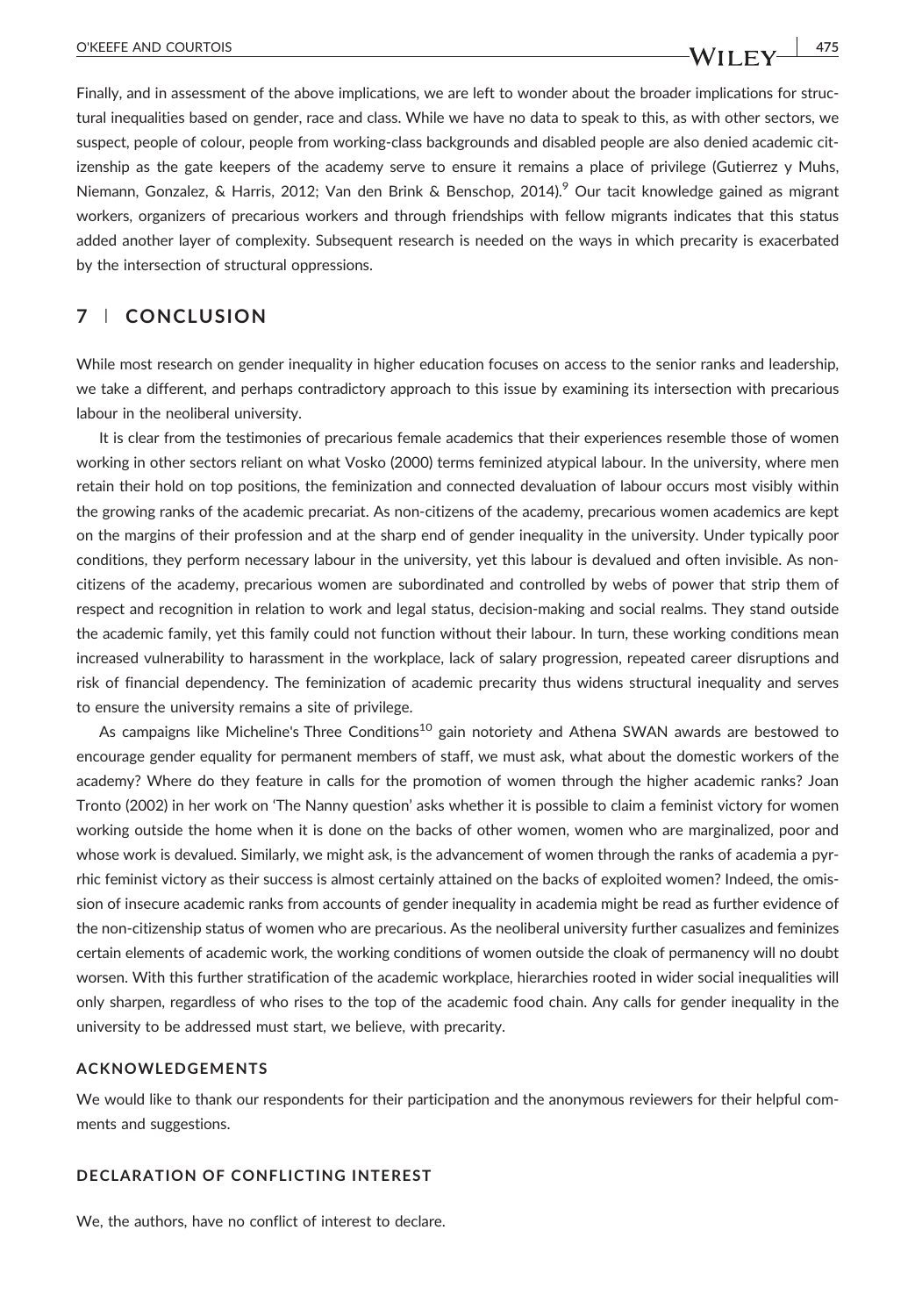# ENDNOTES

<sup>1</sup>The reports do not give any indication of the gender of recent hires or the overall gender pay gap as universities do not make these data available, despite being encouraged to do so under the Athena SWAN guidelines (see HEA, 2016, pp. 32– 33). Unlike UCU in the UK, Irish unions have made little progress in systematically documenting casualization.

 $^2$ Women held 20 per cent of full professorships across the EU in 2010, with wide country-to-country variations (EC, 2012, p. 90).

3 [http://www.catalyst.org/knowledge/women](http://www.catalyst.org/knowledge/women-academia)‐academia

4 Other respondents were permanent members of staff; individuals who were no longer engaged in academic work; or individuals with experience of precarious work who did not identify their current status.

<sup>5</sup>Overall women were paid less than men but the lack of standardization in contracts and terms of pay (hourly, daily rates, unpaid labour) made it impossible to quantify the 'casual gender pay gap' in a meaningful way.

<sup>6</sup>Ireland has just seven universities and the academic community small and inter-connected. To ask respondents to speak to their residency status alongside other demographic questions could potentially compromise anonymity, especially those working in Arts, Humanities and Social Sciences, as invariably these respondents would be familiar to the authors.

 $^7$ While the overall gender pay gap is estimated at 14 per cent in Ireland, the gender pension gap is 37 per cent (EIGE, 2015).

 $^8$ The work permit system in Ireland also means that precarious academics who are migrants face pressure to secure a yearly contract with a minimum salary of €30,000, not an easy feat when the pernicious use of teaching fellowships with salaries as low as  $\epsilon$ 20,000 – and hourly paid work which may add up to less than half this amount – are increasingly commonplace.

<sup>9</sup>As already mentioned, there is no publicly available data on the minority or migrant status of academic workers in Ireland. Research in the UK has shown that non‐nationals are concentrated in the lower ranks and that racism limits their chances of securing permanent positions (Cantwell & Lee, 2010; Gabriel, 2017; Khattab & Fenton, 2016).

<sup>10</sup>The campaign arising from the case brought by Micheline Sheehy-Skeffington against NUIG.

#### ORCID

Theresa O'Keefe <https://orcid.org/0000-0002-0357-251X> Aline Courtois <https://orcid.org/0000-0003-0777-5100>

#### **REFERENCES**

- Acker, J. (1990). Hierarchies, jobs, bodies: A theory of gendered organizations. Gender & Society, 4(2), 139–158. [https://doi.](https://doi.org/10.1177/089124390004002002) [org/10.1177/089124390004002002](https://doi.org/10.1177/089124390004002002)
- Bakan, A., & Stasiulis, D. (1997). Not one of the family: Foreign domestic workers in Canada. Toronto, Canada: University of Toronto Press.<https://doi.org/10.3138/9781442677944>
- Baker, M. (2010). Career confidence and gendered expectations of academic promotion. Journal of Sociology, 46(3), 317–334. <https://doi.org/10.1177/1440783310371402>
- Bhopal, K. (2015). The experiences of black and minority ethnic academics: A comparative study of the unequal academy. London, UK: Routledge.<https://doi.org/10.4324/9781315818344>
- Boring, A., Ottoboni, K., & Stark, P. (2016). Student evaluations of teaching (mostly) do not measure teaching effectiveness. Science Open Research. [https://doi.org/10.14293/S2199](https://doi.org/10.14293/S2199-1006.1.SOR-EDU.AETBZC.v1)‐1006.1.SOR‐EDU.AETBZC.v1
- Brownlee, J. (2015). Contract faculty in Canada: Using access to information requests to uncover hidden academics in Canadian universities. Higher Education, 70(5), 787–805. [https://doi.org/10.1007/s10734](https://doi.org/10.1007/s10734-015-9867-9)‐015‐9867‐9
- Cantwell, B., & Lee, J. (2010). Unseen workers in the academic factory: Perceptions of neoracism among international postdocs in the United States and the United Kingdom. Harvard Educational Review, 80(4), 490–517. [https://doi.org/](https://doi.org/10.17763/haer.80.4.w54750105q78p451) [10.17763/haer.80.4.w54750105q78p451](https://doi.org/10.17763/haer.80.4.w54750105q78p451)
- Castel, R. (2000). The roads to disaffiliation: Insecure work and vulnerable relationships. International Journal of Urban and Regional Research, 24(3), 519–535. [https://doi.org/10.1111/1468](https://doi.org/10.1111/1468-2427.00262)‐2427.00262
- Coate, K., & Kandiko Howson, C. (2016). Indicators of esteem: Gender and prestige in academic work. British Journal of Sociology of Education, 37(4), 567–585.<https://doi.org/10.1080/01425692.2014.955082>
- Courtois, A., & O'Keefe, T. (2015). Precarity in the ivory cage: Neoliberalism and casualisation of work in the Irish higher education sector. Journal for Critical Education Policy Studies, 13(1), 43–66.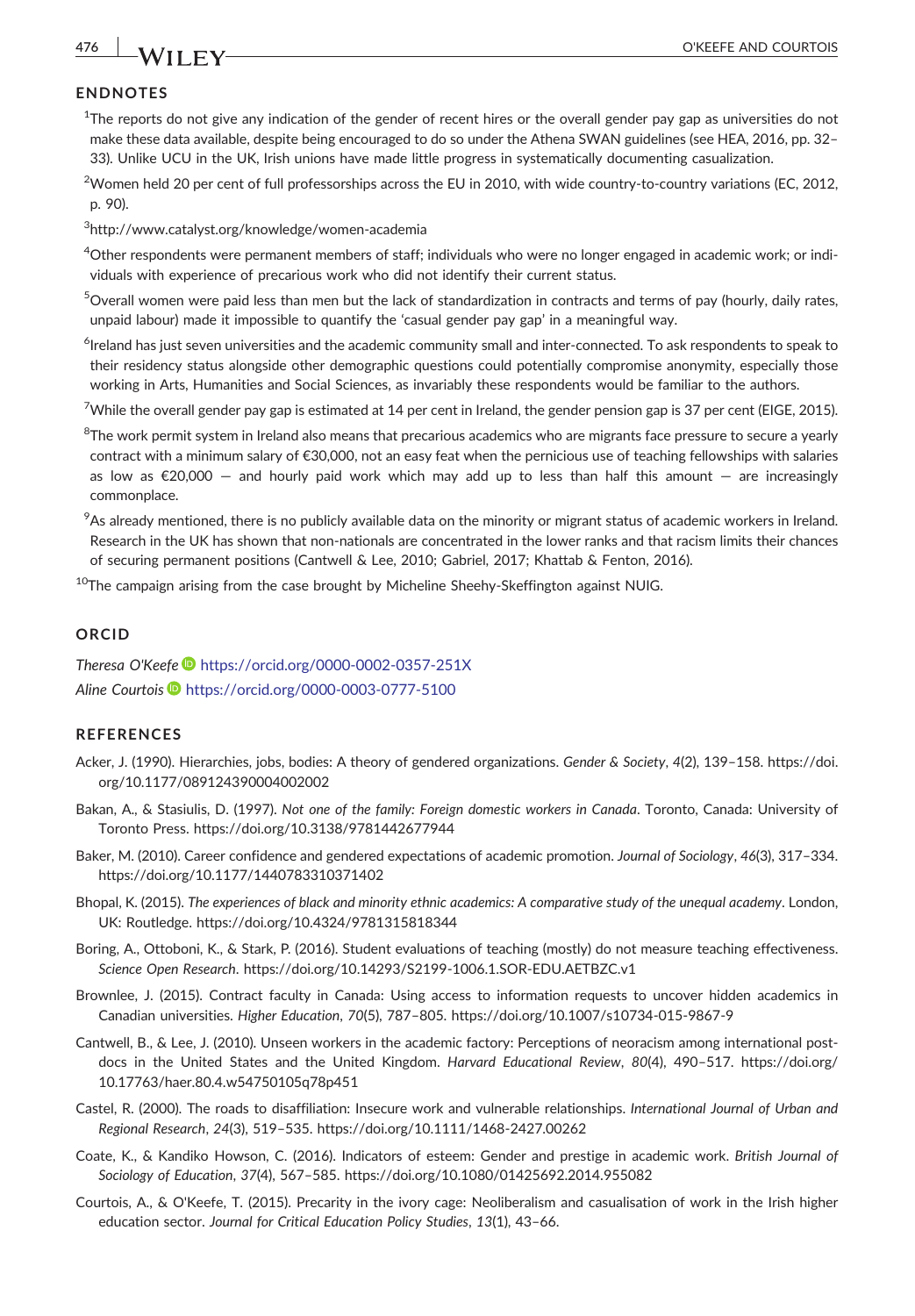- Cush, M. (2016). Report to the Minister for Education and Skills of the chairperson of the expert group on fixed‐term and part‐ time employment in lecturing in third level education in Ireland. Retrieved from [https://www.tui.ie/\\_fileupload/Cush%](https://www.tui.ie/_fileupload/Cush%20Report.pdf) [20Report.pdf](https://www.tui.ie/_fileupload/Cush%20Report.pdf)
- EC. (2012). She figures 2012: Gender in research and innovation. Brussels, Belgium: European Commission. Retrieved from http://ec.europa.eu/research/science‐[society/document\\_library/pdf\\_06/she](http://ec.europa.eu/research/science-society/document_library/pdf_06/she-figures-2012_en.pdf)‐figures‐2012\_en.pdf
- EIGE. (2015). Gender gap in pensions in the EU. Vilnius, Lithuania: European Institute for Gender Equality.
- Epstein, R. (1983). Domestic workers: The experience in B.C. In L. Briskin, & L. Yanz (Eds.), Union sisters (pp. 222–237). Toronto, Canada: Women's Press.
- Federici, S. (2004). Caliban and the witch: Women, the body and primitive accumulation. Brooklyn, NY: Autonomedia.
- Fernández Arrigoitia, M., Beetham, G., Jones, C., & Nzinga‐Johnson, S. (2015). Women's studies and contingency: Between exploitation and resistance. Feminist Formations, 27(3), 81–113.
- Fudge, J., & Owens, R. (2006). Precarious work, women, and the new economy: The challenge to legal norms. Portland, OR: Bloomsbury.
- Fuster Morell, M. (2009). Action research: Mapping the nexus of research and political action. Interface, 1(1), 21–45.
- Gabriel, D. (2017). Overcoming objectification and dehumanisation in academia. In D. Gabriel, & S. A. Tate (Eds.), Inside the ivory tower: Narratives of women of colour surviving and thriving in British academia (pp. 25–38). London, UK: Trentham Books.
- Gibson, A., & Hazelkorn, E. (2018). Brexit and Ireland: A view from the frontline. In A. Courtois (Ed.), Higher education and Brexit: Current European perspectives (pp. 69–83). London, UK: CGHE.
- Gutierrez y Muhs, G., Niemann, Y., Gonzalez, C., & Harris, A. (2012). Presumed incompetent: The intersections of race and class for women in academia. Boulder, CO: University of Colorado Press.
- Haas, M., Koeszegi, S., & Zedlacher, E. (2016). Breaking patterns? How female scientists negotiate their token role in their life stories. Gender, Work and Organization, 23(4), 397–413.<https://doi.org/10.1111/gwao.12124>
- Harris, C., Ravenswood, K., & Myers, B. (2013). Glass slippers, holy grails and ivory towers: Gender and advancement in academia. Labour and Industry, 23(3), 231–244.<https://doi.org/10.1080/10301763.2013.839084>
- HEA (2016). HEA national review of gender equality in Irish higher education institutions. Dublin, Ireland: Higher Education Authority.
- HEA. (2017). Higher education institutional staff profiles by gender. Dublin, Ireland: Higher Education Authority. Retrieved from [https://static.rasset.ie/documents/news/hea](https://static.rasset.ie/documents/news/hea-institutional-staff-profiles-gender-july-2017-003.pdf)‐institutional‐staff‐profiles‐gender‐july‐2017‐003.pdf
- HESA. (2016). Staff in higher education 2014/15. Cheltenham, UK: Higher Education Statistics Agency. Retrieved from [https://www.hesa.ac.uk/data](https://www.hesa.ac.uk/data-and-analysis/publications/staff-2014-15)‐and‐analysis/publications/staff‐2014‐15
- Holborow, M., & O'sullivan, J. (2017). Austerity Ireland and the neo‐liberal university: Hollow enterprise. In J. Nixon (Ed.), Higher education in austerity Europe (pp. 107–127). London, UK: Bloomsbury.
- Kensbock, S., Bailey, J., Jennings, G., & Patiar, A. (2015). Sexual harassment of women working as room attendants within 5‐star hotels. Gender, Work and Organization, 22(1), 36–50.<https://doi.org/10.1111/gwao.12064>
- Khattab, N., & Fenton, S. (2016). Globalisation of researcher mobility within the UK Higher Education: Explaining the presence of overseas academics in the UK academia. Globalisation, Societies and Education, 14(4), 528–542. [https://doi.org/](https://doi.org/10.1080/14767724.2015.1067763) [10.1080/14767724.2015.1067763](https://doi.org/10.1080/14767724.2015.1067763)
- Kjeldal, S.‐E., Rindfleish, J., & Sheridan, A. (2005). Deal‐making and rule‐breaking: Behind the façade of equity in academia. Gender and Education, 17(4), 431–447.<https://doi.org/10.1080/09540250500145130>
- Knights, D., & Richards, W. (2003). Sex discrimination in UK academia. Gender, Work and Organization, 10(2), 213–238. [https://doi.org/10.1111/1468](https://doi.org/10.1111/1468-0432.t01-1-00012)‐0432.t01‐1‐00012
- Loveday, V. (2018). The neurotic academic: Anxiety, casualisation, and governance in the neoliberalising university. Journal of Cultural Economy, 11(2), 154–166.<https://doi.org/10.1080/17530350.2018.1426032>
- Loxley, A. (2014). Measures and metrics and academic labour. In A. Loxley, A. Seery, & J. Walsh (Eds.), Higher education in Ireland: Practices, policies and possibilities (pp. 123–145). Basingstoke, UK: Palgrave Macmillan. [https://doi.org/](https://doi.org/10.1057/9781137289889_8) [10.1057/9781137289889\\_8](https://doi.org/10.1057/9781137289889_8)
- Loyal, S., & Allen, K. (2006). Rethinking immigration and the state in Ireland. In A. Lentin, & R. Lentin (Eds.), Race and state (pp. 209–228). Cambridge, UK: Cambridge University Press.
- Lynch, K., Grummel, B., & Devine, D. (2012). New managerialism in education: Commercialization, carelessness and gender. Basingstoke, UK: Palgrave Macmillan.<https://doi.org/10.1057/9781137007230>
- McLaughlin, H., Uggen, C., & Blackstone, A. (2017). The economic and career effects of sexual harassment on working women. Gender & Society, 31(3), 333–358.<https://doi.org/10.1177/0891243217704631>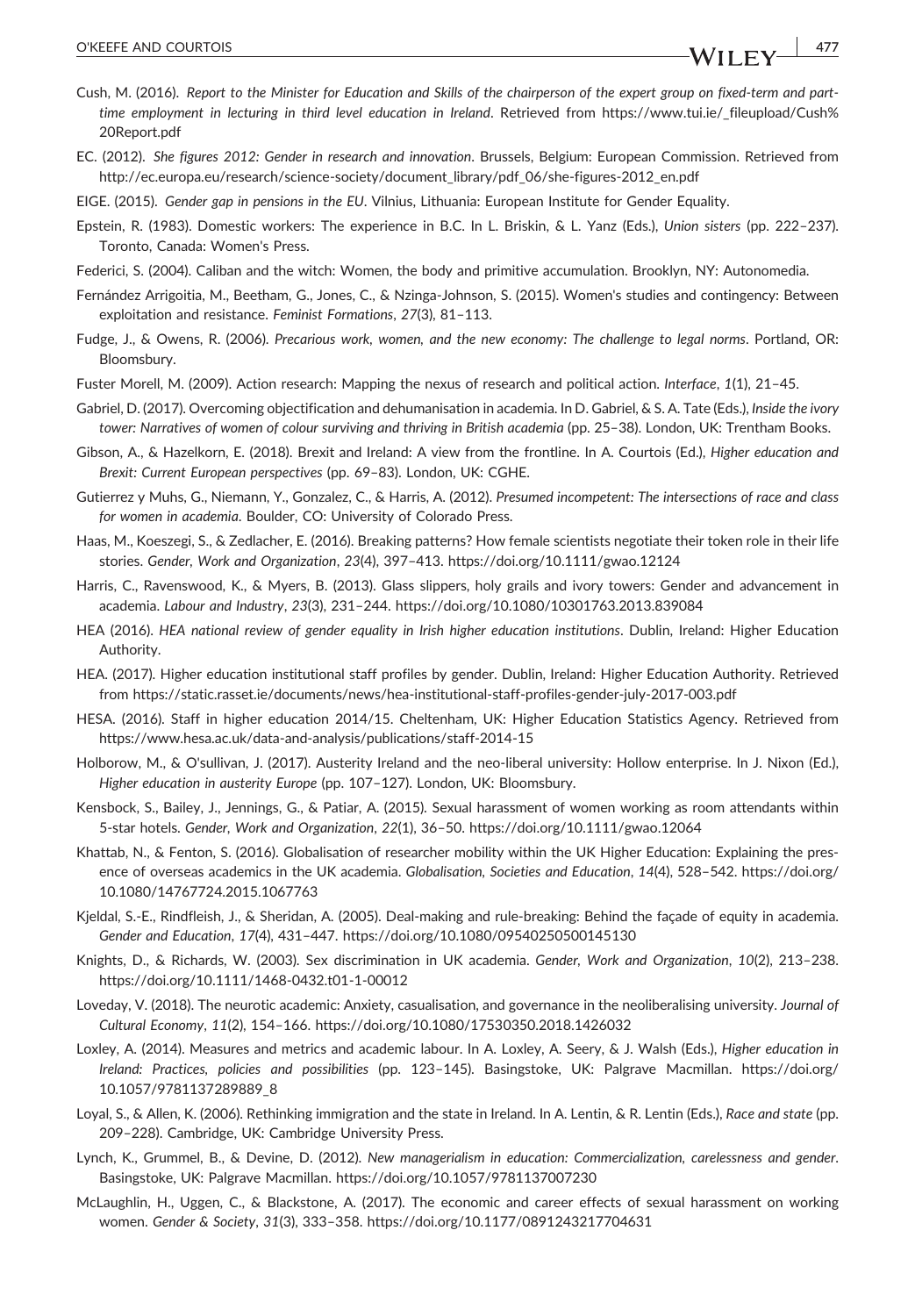# 478 **WII FV WII COURTOIS**

- Mengel, F., Sauermann, J., & Zölitz, U. (2017). Gender bias in teaching evaluations (IZA DP No. 11000). Bonn, Germany: IZA Institute of Labour Economics.
- Morini, C. (2007). The feminization of labour in cognitive capitalism. Feminist Review, 87(1), 40–59. [https://doi.org/10.1057/](https://doi.org/10.1057/palgrave.fr.9400367) [palgrave.fr.9400367](https://doi.org/10.1057/palgrave.fr.9400367)
- Morley, L. (2013). The rules of the game: Women and the leaderist turn in higher education. Gender and Education, 25(1), 116–131.<https://doi.org/10.1080/09540253.2012.740888>
- Nikunen, M. (2014). The entrepreneurial university, family and gender: Changes and demands faced by fixed‐term workers. Gender and Education, 26(2), 119–134.<https://doi.org/10.1080/09540253.2014.888402>
- Oakley, A. (1995, September 26). Public visions, private matters. Professorial inaugural lecture. London, UK: The Institute of Education.
- O'Connor, P. (2014). Higher education and the gendered world of senior management. Manchester, UK: Manchester University Press.<https://doi.org/10.7228/manchester/9780719083587.001.0001>
- O'Meara, K., & Stromquist, N. (2015). Faculty peer networks: Role and relevance in advancing agency and gender equity. Gender and Education, 27(3), 338–358.<https://doi.org/10.1080/09540253.2015.1027668>
- Phipps, A. (2018). Reckoning up: Sexual harassment and violence in the neoliberal university. Gender and Education, 1–17. <https://doi.org/10.1080/09540253.2018.1482413>
- Ramsay, K., & Letherby, G. (2006). The experience of academic non-mothers in the gendered university. Gender, Work and Organization, 13(1), 25–44. [https://doi.org/10.1111/j.1468](https://doi.org/10.1111/j.1468-0432.2006.00294.x)‐0432.2006.00294.x
- Read, B., & Leathwood, C. (2018). Tomorrow's a mystery: Constructions of the future and 'un/becoming' amongst 'early' and 'late' career academics. International Studies in Sociology of Education, 27, 333–351. [https://doi.org/10.1080/](https://doi.org/10.1080/09620214.2018.1453307) [09620214.2018.1453307](https://doi.org/10.1080/09620214.2018.1453307)
- Reay, D. (2000). 'Dim dross': Marginalised women both inside and outside the academy. Women's Studies International Forum, 23(1), 13–21. [https://doi.org/10.1016/S0277](https://doi.org/10.1016/S0277-5395(99)00092-8)‐5395(99)00092‐8
- Reay, D. (2004). Cultural capitalists and academic habitus: Classed and gendered labour in UK education. Women's Studies International Forum, 27(11), 31–39.<https://doi.org/10.1016/j.wsif.2003.12.006>
- Ryan, K. (2016). Academic freedom and the eye of power: The politics and poetics of open enclosures. Journal of Political Power, 9(2), 249–268.<https://doi.org/10.1080/2158379X.2016.1191162>
- Standing, G. (2011). The precariat: The new dangerous class. London, UK: Bloomsbury.
- Teelken, C., & Deem, R. (2013). All are equal, but some are more equal than others: Managerialism and gender equality in higher education in comparative perspective. Comparative Education, 49(4), 520–535. [https://doi.org/10.1080/](https://doi.org/10.1080/03050068.2013.807642) [03050068.2013.807642](https://doi.org/10.1080/03050068.2013.807642)
- Tronto, J. (2002). The Nanny question in feminism. Hypatia, 17(2), 34–61.
- UCU. (2016). Precarious work in higher education: A snapshot of insecure contracts and institutional attitudes. Retrieved from [https://www.ucu.org.uk/media/7995/Precarious](https://www.ucu.org.uk/media/7995/Precarious-work-in-higher-education-a-snapshot-of-insecure-contracts-and-institutional-attitudes-Apr-16/pdf/ucu_precariouscontract_hereport_apr16.pdf)-work-in-higher-education-a-snapshot-of-insecure-contracts-and-institutional‐attitudes‐Apr‐[16/pdf/ucu\\_precariouscontract\\_hereport\\_apr16.pdf](https://www.ucu.org.uk/media/7995/Precarious-work-in-higher-education-a-snapshot-of-insecure-contracts-and-institutional-attitudes-Apr-16/pdf/ucu_precariouscontract_hereport_apr16.pdf)
- Van den Brink, M., & Benschop, Y. (2012). Slaying the seven‐headed dragon: The quest for gender change in academia. Gender, Work and Organization, 19(1), 71–92. [https://doi.org/10.1111/j.1468](https://doi.org/10.1111/j.1468-0432.2011.00566.x)‐0432.2011.00566.x
- Van den Brink, M., & Benschop, Y. (2014). Gender in academic networking: The role of gatekeepers in professorial recruitment. Journal of Management Studies, 51(3), 460–492.<https://doi.org/10.1111/joms.12060>
- Vosko, L. (2000). Temporary work: The gendered rise of a precarious employment relationship. Toronto, Canada: University of Toronto Press.<https://doi.org/10.3138/9781442680432>
- Waugh, I. M. (2010). Examining the sexual harassment experiences of Mexican immigrant farmworking women. Violence against Women, 16(3), 237–261.<https://doi.org/10.1177/1077801209360857>
- White, K. (2017). Introduction: The focus on success stories. In K. White, & P. O'Connor (Eds.), Gendered success in higher education: Global perspectives (pp. 3–23). Basingstoke, UK: Palgrave Macmillan. [https://doi.org/10.1057/978](https://doi.org/10.1057/978-1-137-56659-1_1)‐1‐137‐ [56659](https://doi.org/10.1057/978-1-137-56659-1_1)‐1\_1
- Williams, C. (2013). The glass escalator, revisited. Gender & Society, 27(5), 609–629. [https://doi.org/10.1177/](https://doi.org/10.1177/0891243213490232) [0891243213490232](https://doi.org/10.1177/0891243213490232)
- Wilson, J., Marks, G., Noone, L., & Hamilton-Mackenzie, J. (2010). Retaining a foothold on the slippery paths of academia: University women, indirect discrimination, and the academic marketplace. Gender and Education, 22(5), 535–545. <https://doi.org/10.1080/09540250903354404>